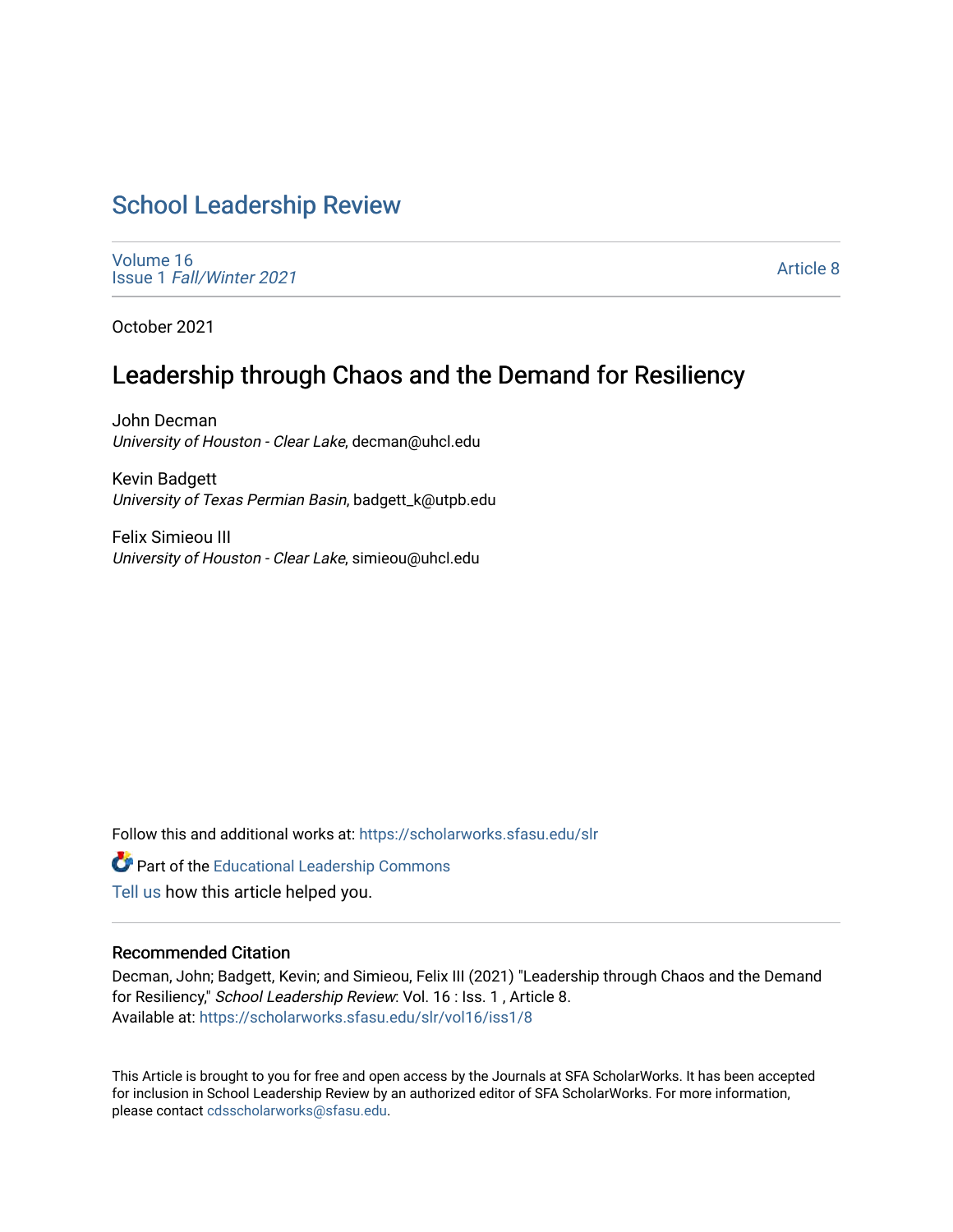## **Leadership through Chaos and the Demand for Resiliency**

## **Introduction**

In 2020, few could imagine the impact of COVID-19. In addition to the personal, social and economic repercussions that were continuously newsworthy events, the governmental response impacted the fabric of an institution that is notoriously slow to change, public education. Almost overnight, public school administrators and teachers were placed in positions in which traditional face-to-face teaching and learning environments were replaced by online learning environments with the expectation of continued meaningful learning. While the results of this "pivot" are primarily anecdotal, the institution of public education remained intact and was tasked with the improvement of content delivery in the fall of 2020.

Because of the recency of the event, we are somewhat limited in our understanding of the impact of COVID-19 on educational settings. A 2020 British study engaged teachers in narrative research and found six themes: uncertainty, finding a way, worry for the vulnerable, importance of relationships, teacher identity, and reflections (Kim & Asbury, 2020). Cheng et al. (2020) interviewed more than 100 representatives from community-based organizations to study public sector and community-based responses to the pandemic in China. While not all communitybased organizations relate to public education, an essential outcome of their research that informs educational leaders is the importance of building trust and long-term capacity in these types of organizations (2020).

In this context, the researchers sought to understand the organizational dynamics that assisted and hindered this process, the leadership actions that moved learning organizations toward meaningful goals, the organizational process and procedural redefinitions that took place to support stakeholders through this change, and, most importantly, the researchers sought to give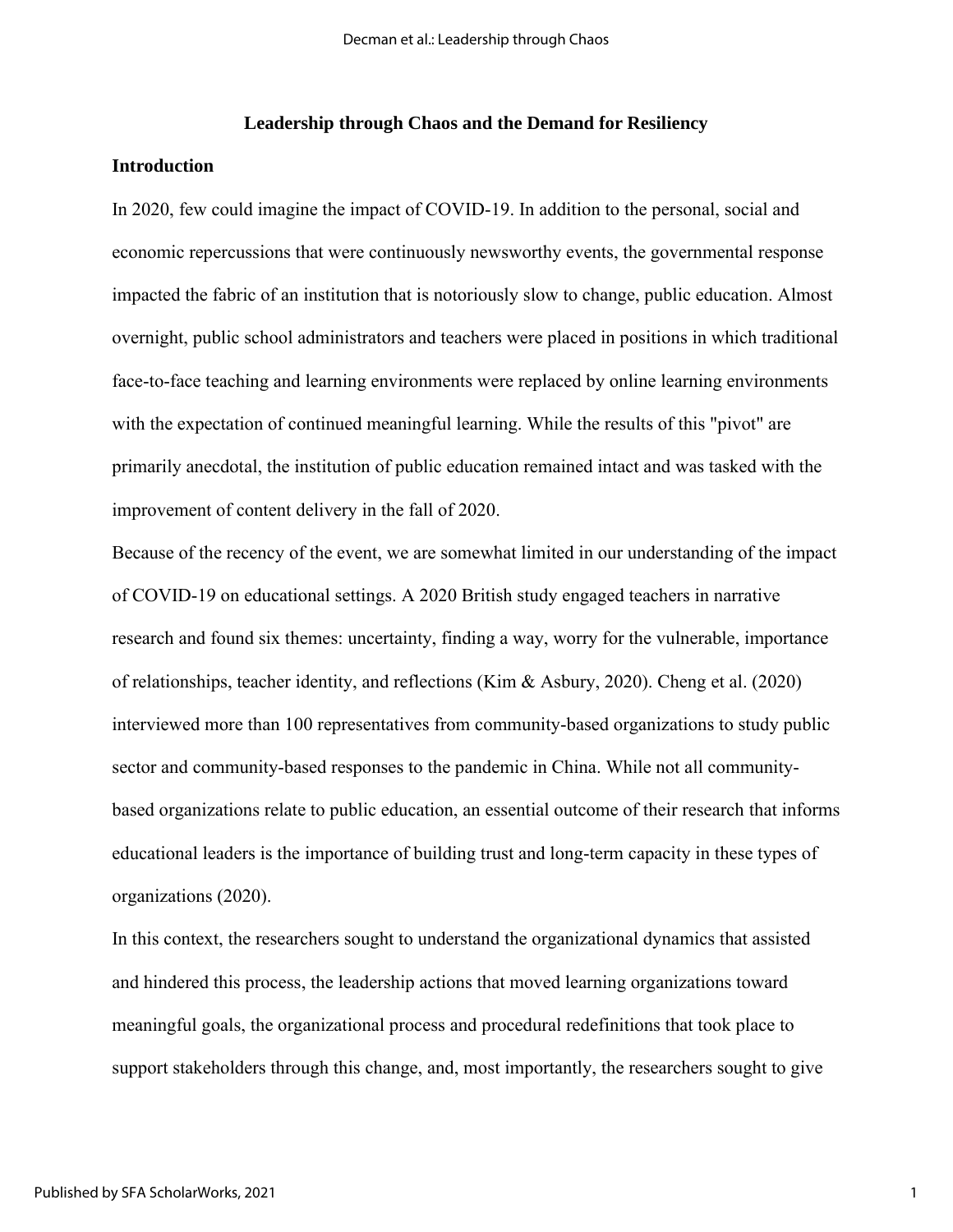voice to and understand the thoughts and experiences of various stakeholders involved in public education.

#### **Context**

One of the sobering takeaways from the international pandemic is the concept of new normal. Indeed, many were entranced with the phrase in its advent, but over the last many months, the phrase has become one about which people have grown tired or weary. In some ways, new normal is a lens through which one can look at an organization's culture. That is, to what extent do the values and beliefs that are collectively held by those who are invested in an organization succumb to force from without the organization in times of crisis? In other words, despite stresses placed upon an organization from its surroundings, how does an organization adapt to maintain its primary purpose and meet the needs of its stakeholders?

According to Hoy and Miskel (2013), most contemporary organizational theorists view public schools as open and rational organizations. Utilizing this theory, one must understand that there is an interdependence between the organization and the environment. Hoy and Miskel cite Scott (1987) and discuss multiple connections between the organization and the environment that flows freely throughout the organization. To some extent, it is argued that the environment can be seen as a source of order within the organization. While this concept is easily applied in times of tranquility, times of chaos and upheaval in the environment provide a multitude of stresses on the stakeholders of an organization and its leadership in engaging in activities that are both purpose-driven and in harmony with the mission, values, and goals of the organization. Duchek et al. (2020) argue that organizations must constantly operate in a "turbulent world in which unexpected events are omnipresent" (p. 387). In these turbulent worlds, organizations have been forced to have crisis management plans and crisis management teams. Because of the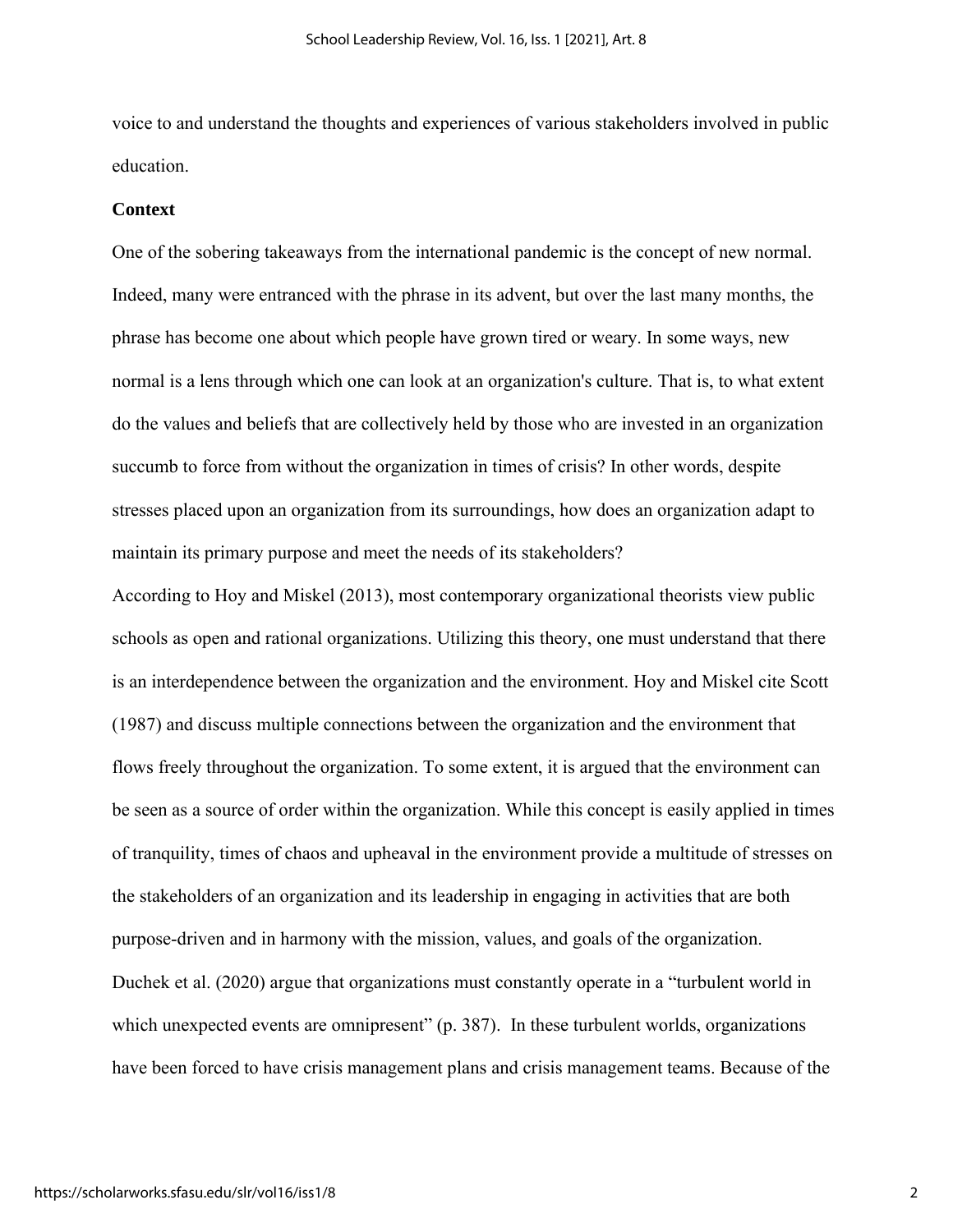never-ending list of possible crises, Paraskevas (2006) advocates that effective organizations create plans that are considered to be "co-evolving" within the organization (p. 892). That is, a "living" plan that adopts complexity principles and involves membership from a diversity of publics has a distinct benefit to ensure organizational resilience.

Leadership in a turbulent world requires an additional skill set. Clement and Rivera (2017) discuss the management imperative of not only coping with unfavorable environments but also adapting to what the authors refer to as "ecological adversity" (the environment). A proper lens through which to view the task, Clement and Rivera argue, is to include transformative change as part of the leader's role in addressing resiliency. A proper response to stresses within an organization is a leadership skill vital to an organization's ability to sustain its mission. Whether meeting transformational goals or not, Sellnow (2012) researched the importance of instructional communication in crisis or chaotic situations (2012). According to these researchers, there is a meaningful connection between the relevance of instructional messages and the ability of the organization to restore order. Because schools are essentially education or instruction-oriented organizations, there is significant importance for personnel and stakeholders to understand and act upon new information. Cotta and Salvador (2020) tied organizational resiliency to the ability of personnel to integrate information and knowledge. While the findings of Cotta and Salvador (2020) were found to be effective in organizations with more formalized job descriptions and roles that were clearly defined, schools tend to be less structured. The advent of Professional Learning Communities, teacher-leadership tracks, and other professionalization practices leads teachers and school administrators to blur the line between rank-and-file relationships and peer relationships. In a school environment, Margolis

(2020) calls on teachers who are not in positional authority positions because of their malleable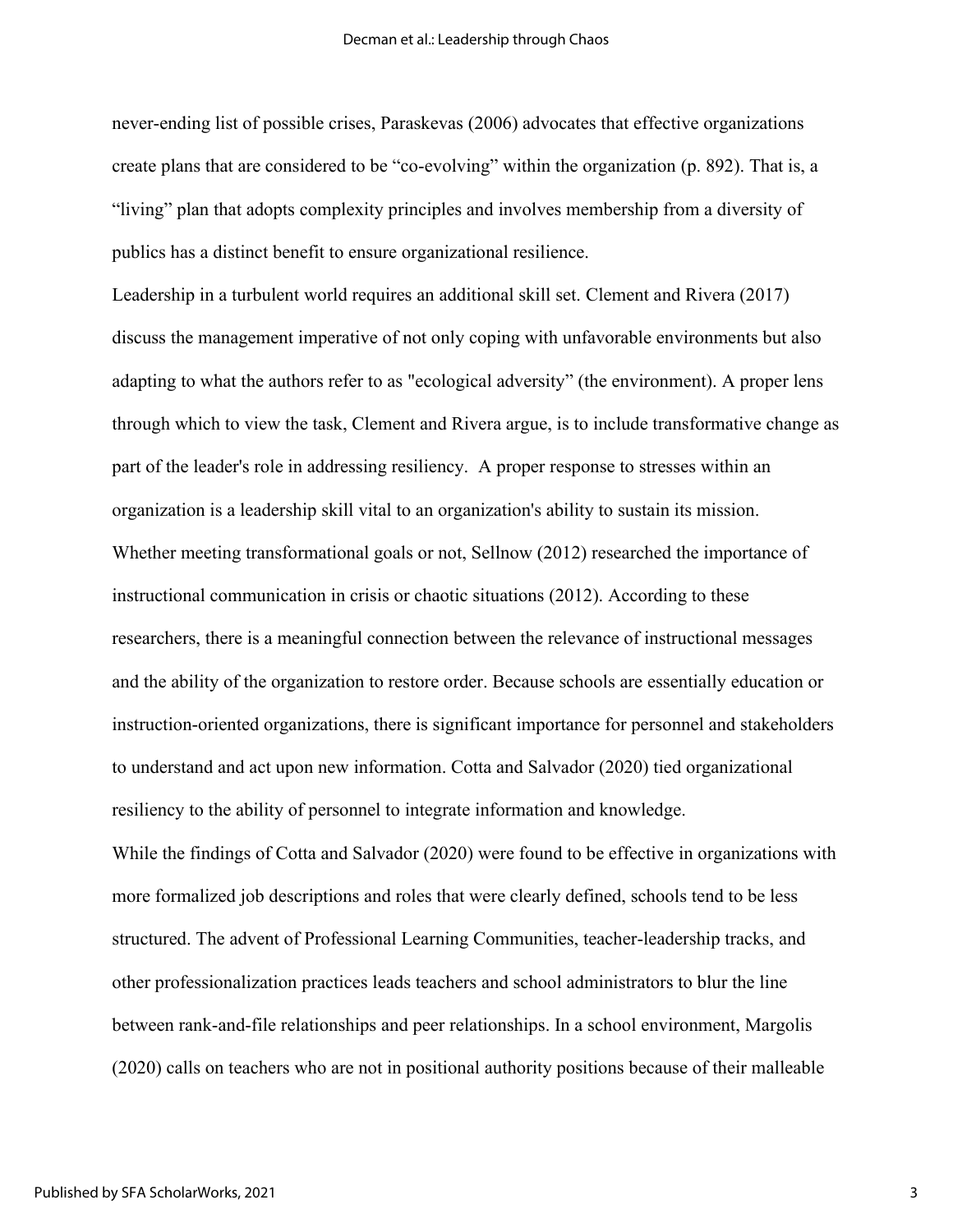roles to create the opportunity for meaningful professional learning and communication in times of chaos. The argument is that teacher leaders have the ability, because they are not in evaluative positions, to produce productive spaces in which others may engage in "productive complexity, agency, and systemic learning" (p. 397). Through this or a similar process, Kim and Asbury (2020) report that teachers use their professional learning to create a shared teacher identity to improve students' experiences and move the school toward a resilient outcome.

Resiliency comes as a result of an organization's ability to change as its environment changes. When the environment changes, organizational leaders must recognize early signs of the crisis or chaos causing the change. Teo (2017) alludes to this recognition and defines the leadership response as liminality – "a period when routines are disrupted, and new relational connections are made to allow members to adjust psychologically, emotionally, and socially, to activate resilience" (p. 137).

This period of liminality is essential in schools. During this period, Farnsworth (2016) advocates that participants can make connections with one another to expand their emotional intelligence. In the teacher realm, this is essential because teachers experience personal hardships that cause disconnection from their missions and public hardships as assessments of their efforts are often less-than-tolerant. In a period of liminality, teachers are given the ability to engage with professional colleagues and leverage those communications to transform teaching and learning practices and play a role in communal healing endeavors.

#### **Purpose**

Giving voice to and understanding the thoughts and experiences of various stakeholders involved in public education offers insights into organizational culture. In this article, we present perspectives of the experiences of stakeholders who interact with public educational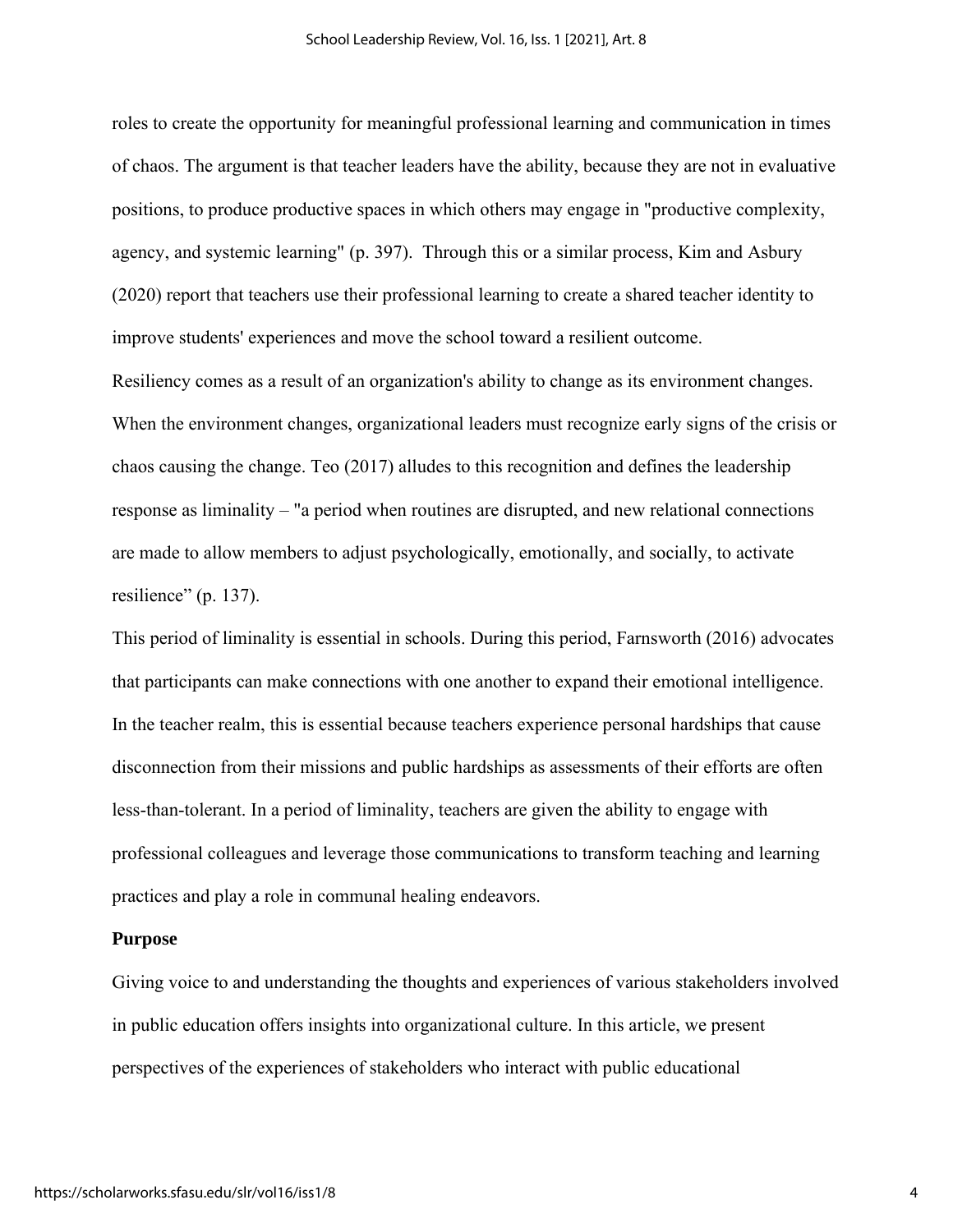organizations on personal and professional levels in a climate that can best be defined as uncertain and chaotic. Of particular interest is the commonality of the various thoughts, feelings, and beliefs about different yet shared experiences through a global pandemic. Discussion questions addressed educational and personal impact, related to education, of COVID-19. Questions altered to address issues related to each of the stakeholders. While specific questions were constructed to each of the stakeholder groups, common inquiries that supported discussion are below:

- 1. How has COVID-19 most significantly impacted your role?
- 2. How has COVID-19 impacted relationships externally in the school community?
- 3. How has COVID-19 changed or otherwise impacted communication with parents and the community?
- 4. How has COVID-19 changed or otherwise impacted relationships internally within the school community?

# **Research Design**

This article reflects a qualitative approach to understanding stakeholder voices regarding experiences, feelings, and beliefs related to an organization during a pandemic. To ascertain insights about the stakeholders in the study that cannot be gained by simply interpreting statistics and numbers, qualitative inquiry was utilized (Lichtman, 2010). The qualitative data obtained in the study uncovered the participants' perspectives and experiences through their rich descriptions.

The particular method of research used included "in-depth interviews, and open-ended interviews" for the purposes of data collection (Patton, 2002, p. 4). The objective was to collect rich, thick depictions of how an organization adapts to maintain its primary purpose and meet the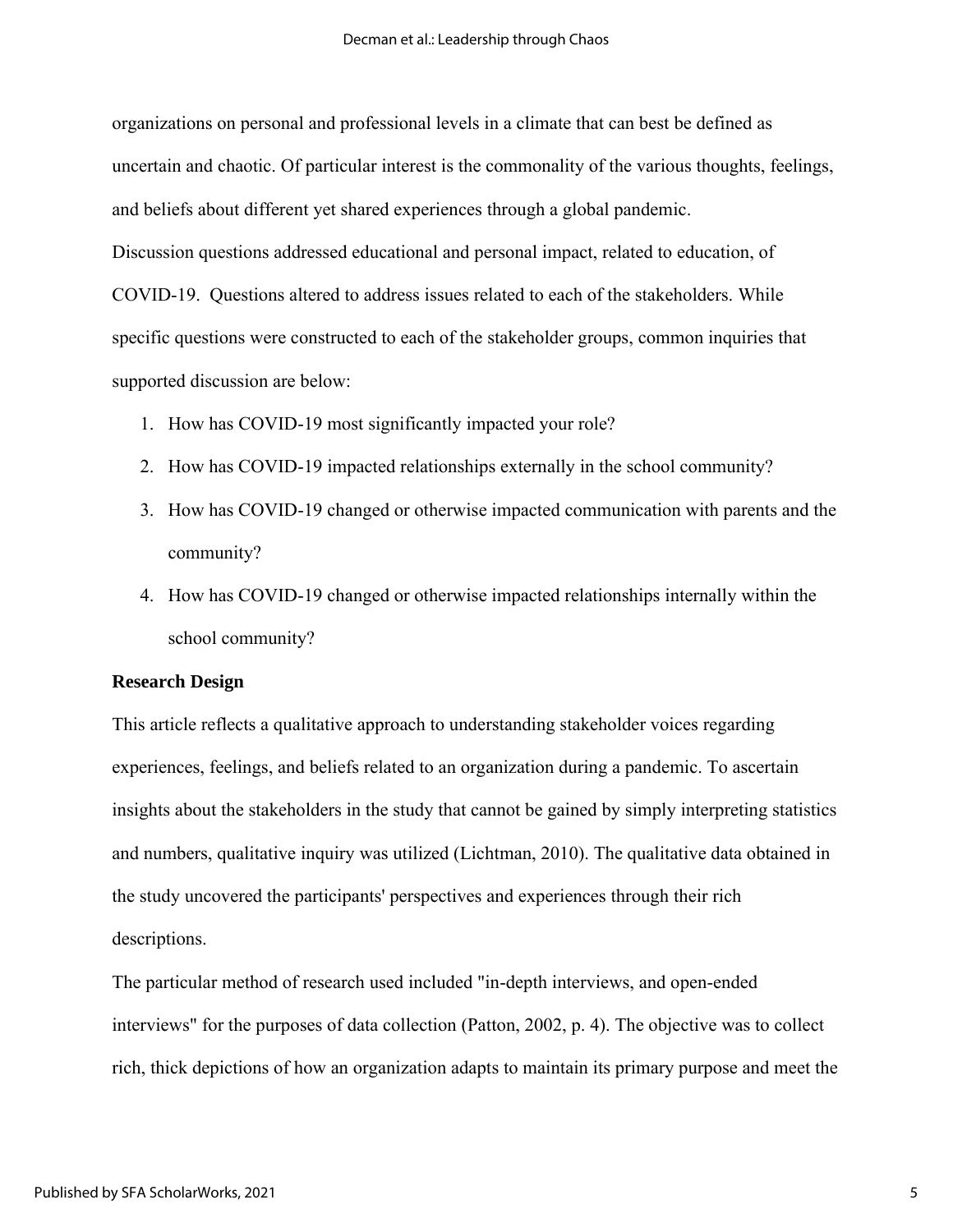needs of its stakeholders for later analysis, as well as the development of a detailed textual description of the findings (Creswell, 2005; Patton, 2002). The goal was to bring to life, to make real, to illuminate from stakeholders' perspectives, the experiences they went through adapting to a new normal after the international pandemic. The study focused on the perceptions of campus administrators, teachers, parents, and staff in particular.

# **Participants**

Purposeful sampling was used. For purposive sampling, "researchers use their special knowledge or expertise about some group to select subjects who represent this population" (Berg, 2009, p. 50). Data were collected from school districts located across several states by graduate students in an administrative preparation program in Texas. In an effort to balance the respective voices of the stakeholders, 17 campus administrators, 17 teachers, 17 parents, and 17 staff were invited for one-on-one interviews. The selection of 17 representatives from each stakeholder group served two purposes. First, the study was designed to attempt to capture a robust description of stakeholder perception and experience. Second, data gathering was influenced by course pedagogy and the instructional desire to ensure that the graduate students had an opportunity to appreciate stakeholder perspectives of the connectedness between global, chaotic events and their influence on the educational setting. The rationale behind their selection was the importance of recording various experiences and interactions with reopening and sustaining resilient learning environments to reflect a holistic perception.

#### **Procedures**

In collecting data for the study, one interview was conducted with each of the 17 stakeholders in each of the four groups (campus administrators, teachers, parents, and staff). The goal was to create a candid conversation that addresses resiliency as they experienced it in depth. The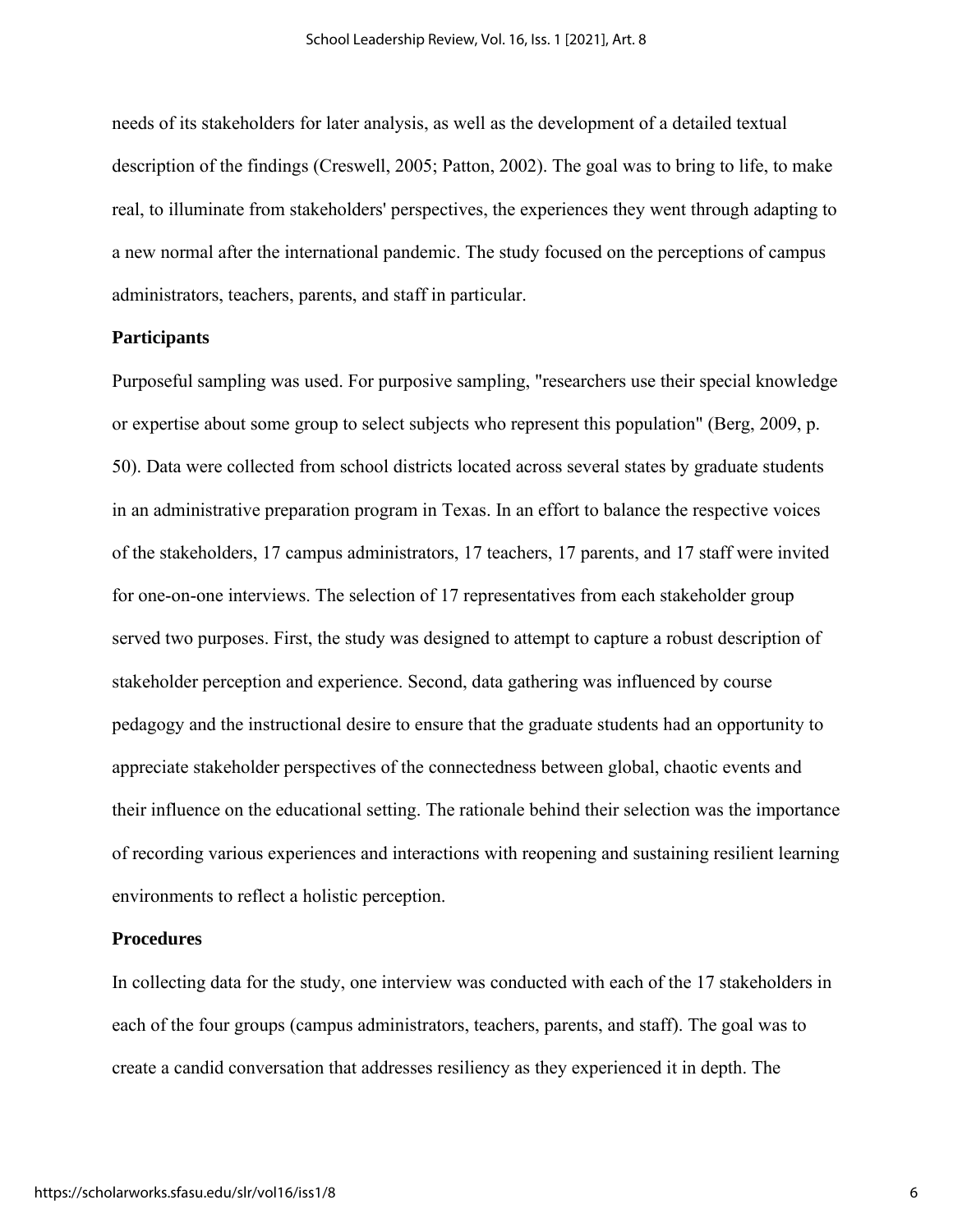underlying assumption of the interviews was to create a permissive atmosphere that fostered a range of opinions and allow the participants to reveal their understanding from the interview questions.

The interview questions were inspired by the literature review concerning the impact of Covid-19 and its implications for social and economic practices, long-term outlook and hope, optimism, communication for emotional connections in schools. The interview protocol was piloted first with a group of three participants from each representative group. It was then revised to the degree to which the interview results support the proposed use of the one-on-one interview protocols. After piloting the interview protocol, a member check with the participants was done by asking them to review the interpretation of the interview data. The same process also was completed following the data collection and analysis. Throughout this process, peer debriefing was utilized by discussing and attaining feedback from the principals of the campuses included in the study.

To recruit stakeholders from each group for the interviews, contact was made using emails from all principals in the two urban school district campus principals to which 17 responded. In addition, the principals provided emails to their teachers, parents, and staff for the researchers to send emails to explain the study. Seventeen participants from teachers, parents, and staff who responded for inclusion were contacted, established a time, and provided information about the study. With regard to interviews, upon agreeing to participate, the researchers arranged Zoom meetings for the interviews and sought participants' informed consent for recording for later transcriptions and notes. Each interview lasted between 20 minutes to 30 minutes. The interviews were recorded in Zoom and were later transcribed. All of these steps were essential to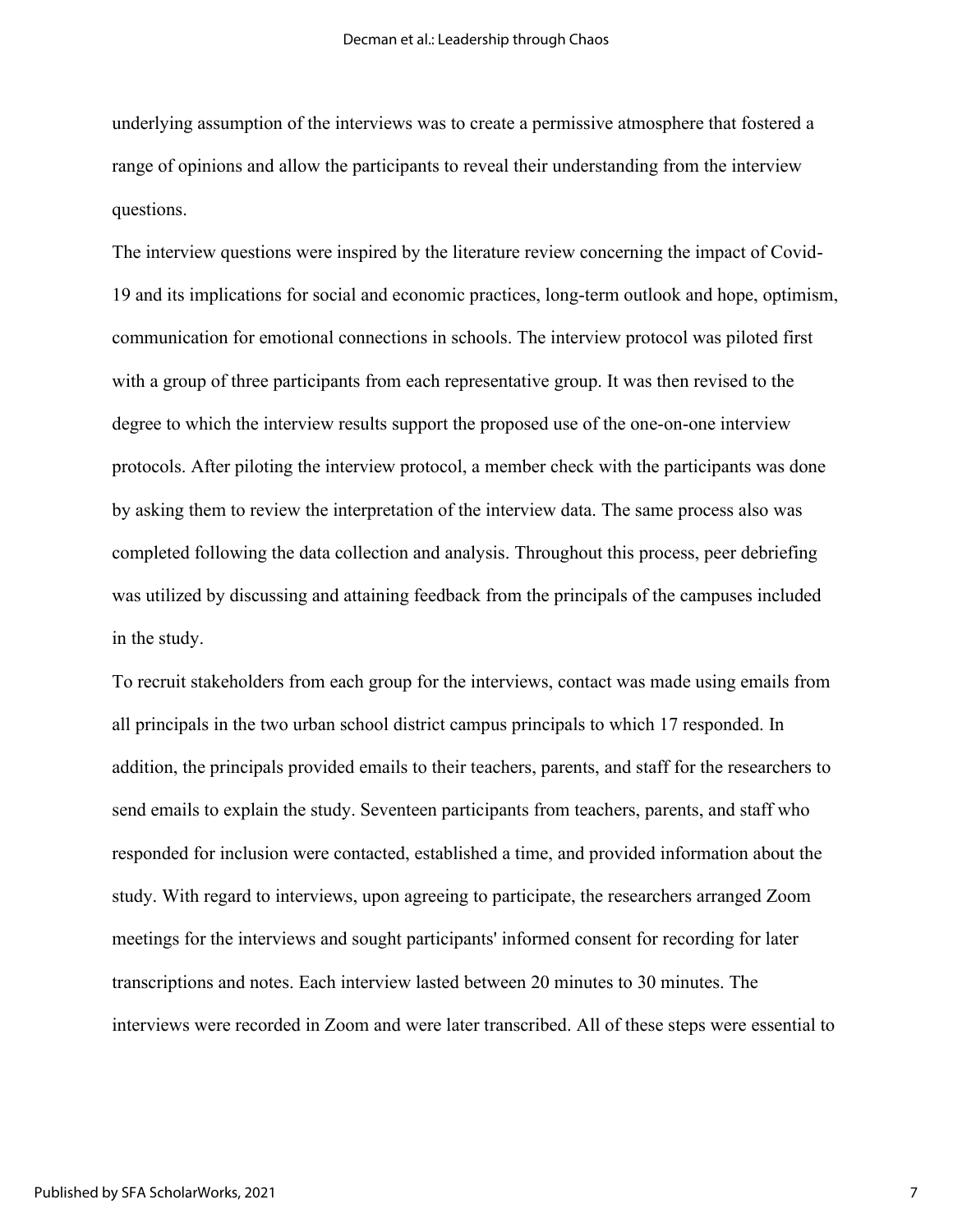the qualitative research method, as well as the ethical treatment of study participants (Creswell, 2005; Patton, 2002).

While some level of analysis had begun at the inception of the interview process, the researchers took occasion to sort and categorize the findings in order to look for emergent themes and patterns (Creswell, 2005; Patton, 2002). The input of the participants was critical in providing a layered understanding of the perspectives of the participants. Field notes about the participants' physical actions, appearance, reactions, and overall demeanor throughout the interviews were taken.

#### **Data Analysis**

Once all interviews were completed, they were coded and organized. To analyze the interview data, brief descriptive summary statements were created arising from common categories (King, 2004). First, the responses were identified as units and then compressed into briefer statements in which the primary sense of what was stated was rephrased further into brief and overriding thematic statements. The data was then analyzed, and research questions were placed under data categories and themes to determine if there was enough information to substantiate the findings and make interpretations.

To continue further analysis, constant comparative method was utilized (Boeije, 2002). This process ensured accuracy since the information was not drawn from a single source or individual (Creswell, 2005). The analysis focused on interviews and comprehensive analysis of all data (Bogdam & Biklen, 2003). From this stage forward, categories and codes were generated and revised several times. Thematic summaries for each interview were created by carefully identifying issues and themes that subsequently emerged from the interviews themselves. From these summaries, it helped to continue to identify emergent themes. Next, the study extensively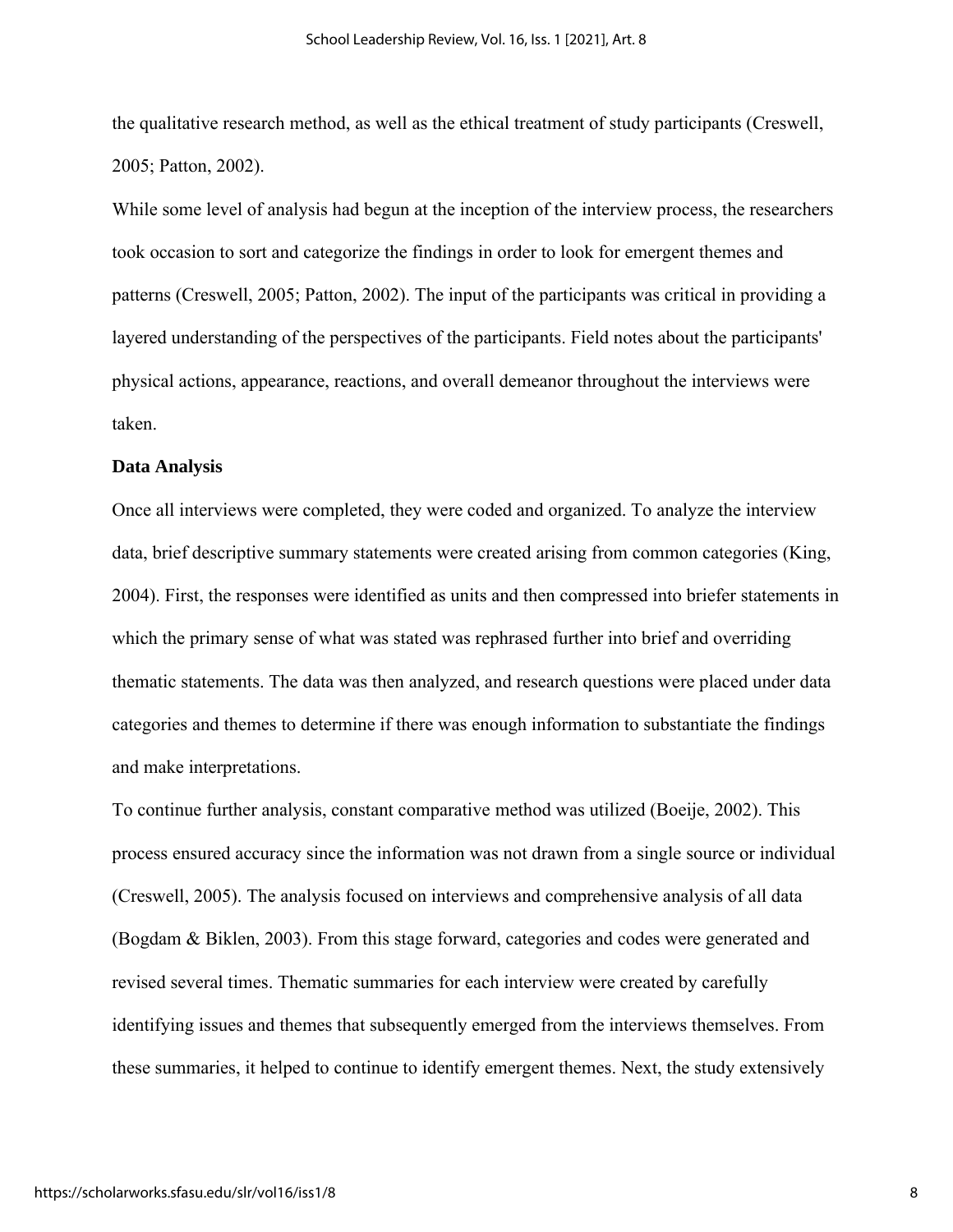analyzed the transcribed data, using various codes and sub-codes several times until similar themes came out repeatedly. The interview data was further analyzed to substantiate and confirm all evidence to support an emerging theme. This overall process ensured valid results because of the information being drawn from various sources (Creswell, 2007).

# **Emergent Findings and Themes**

In response to our analysis process, several themes emerged among our participants. First, participants recalled events and challenges and provided vivid context to describe and detail their perceptions of the chaotic environments heavily impacted by the COVID-19 pandemic. Second, they also revealed the feelings and emotions that each experienced through the multitude of challenges as the practice of "school" (and a great many of the roles and perceived responsibilities) was transformed.

Based on the analysis of the interviews, three primary themes emerged: (1) the importance of relationships, (2) the dichotomous aspect of communication, and (3) the utilization of a mindset that addresses "new tools."

## *The Importance of Relationships*

Teo, in 2017 research, promoted the importance of leaders in crisis situations to communicate mindfully to encourage positive emotional connections among members of the organization. Our participants mirrored this concept. The perceived need to have communication that aided in relationship building was a common topic in several interviews. For example, one teacher stated it this way: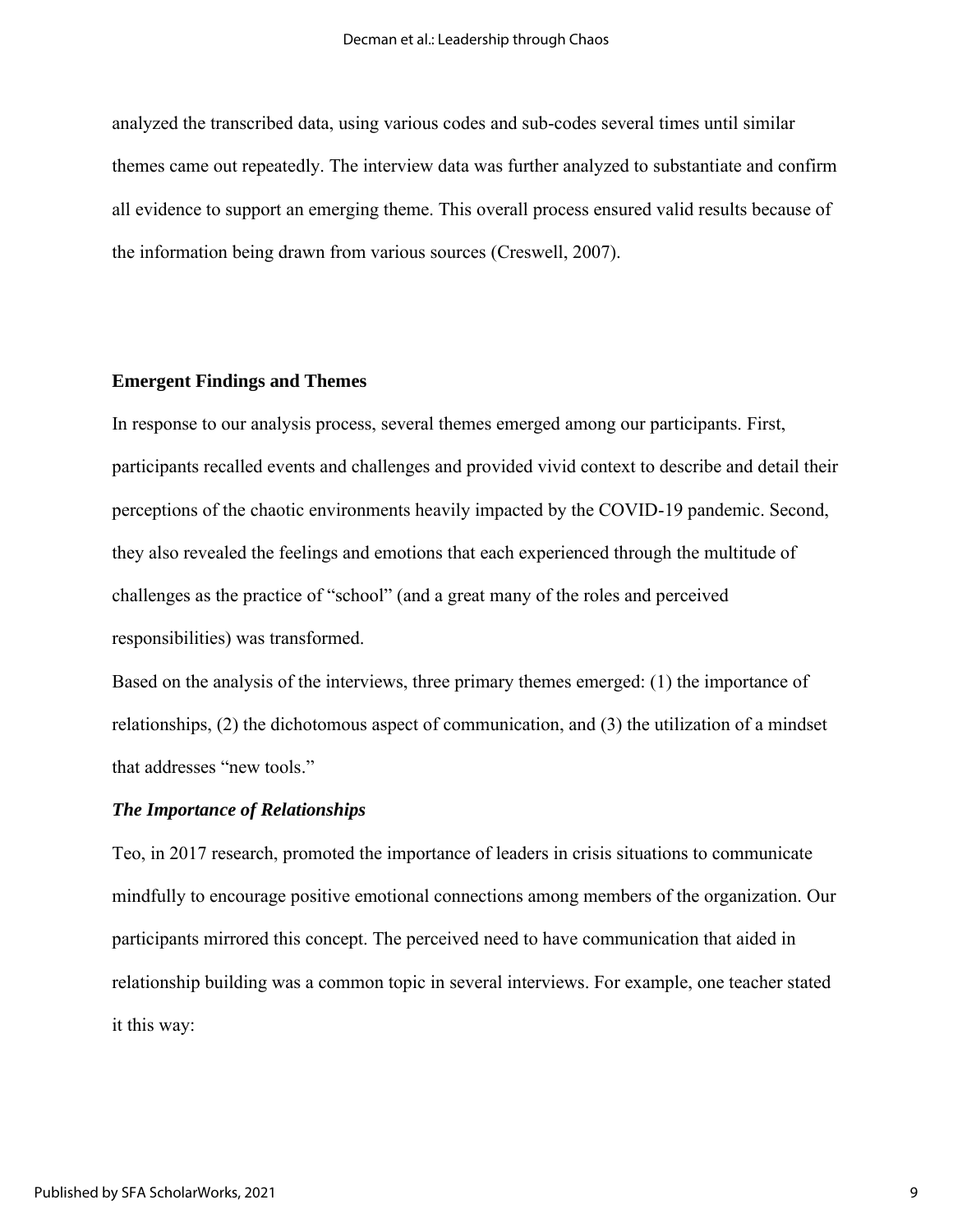I feel COVID-19 has impacted my role as a teacher, by taking on other roles to support my students. It has caused changes in the way instruction is delivered and the way, as a teacher, we need to be available to our students.

Another teacher referenced the affective demands for which teachers felt responsible by acknowledging how their role has expanded to include expectations to provide support with technology and counseling for students, families, and co-workers.

Campus administrators voiced similar thoughts about the impact of COVID-19 on relationships. The transition from a dimension that is traditionally considered a primarily face-to-face endeavor to one forced to move to virtual platforms was a concept that campus administrators often mentioned. Recognizing ,however, that the need to build relationships was even greater during the pandemic, one administrator acknowledged the challenge by noting, "I think that relationship building is so paramount and important. Even though COVID exists, that is something that we just had to adapt to and make sure we are on the forefront."

One of the responding administrators actually saw the impact of the pandemic as a positive regarding communication:

The parent/teacher conference used to be the primary way we communicated with parents. Since COVID-9, school staff is using text, email, google sites, telephone calls, and zoom meetings to visit with a parent, and we can reach more than we have in the past.

In Teo's 2017 research, resilient organizations experienced a liminal or transitional period during which leaders and stakeholders purposefully engaged in influencing the formation of new connections and new networks to enable collective meaning-making and sense-making.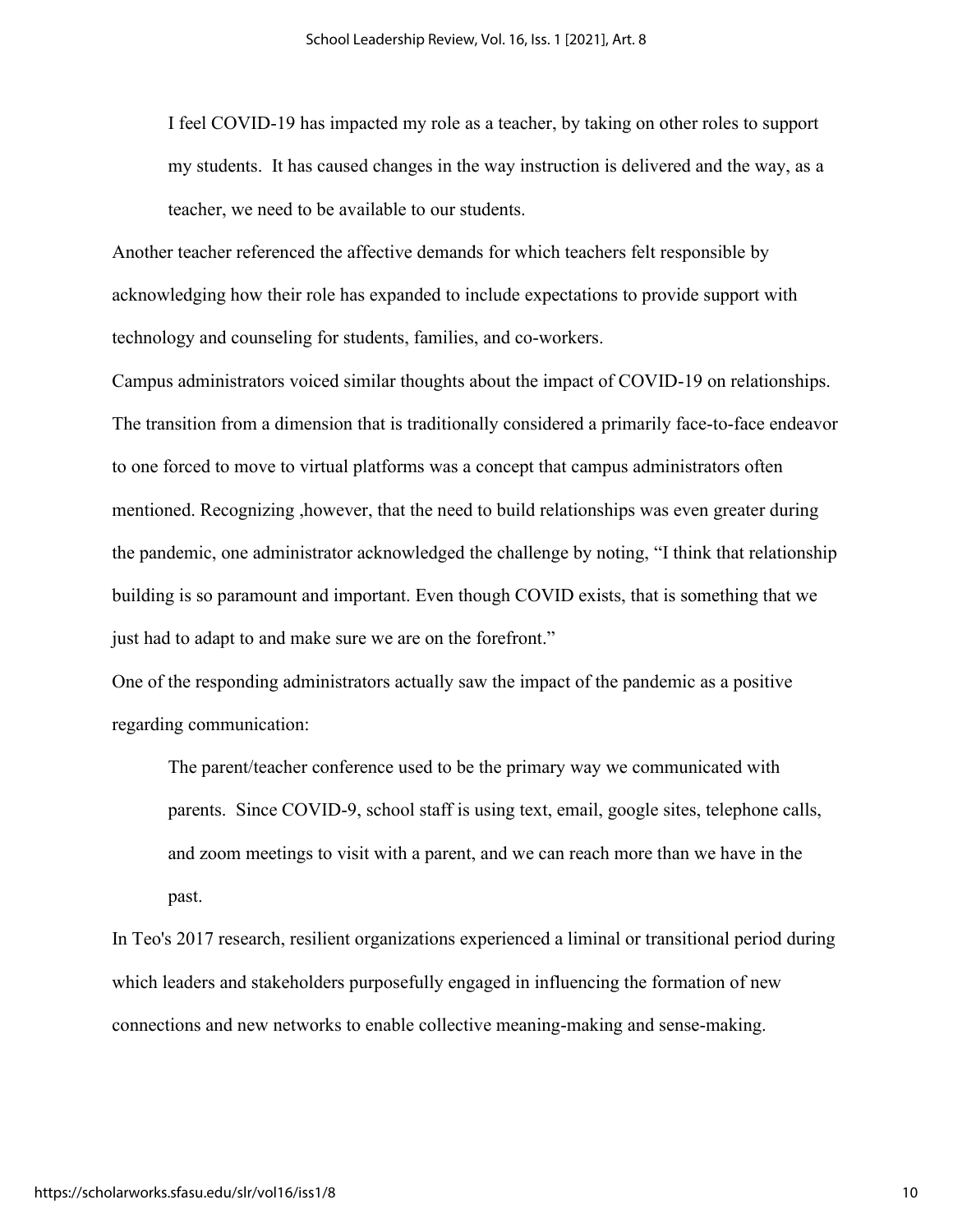Similarly, our respondents engaged in activities to bridge the gap between standard operating procedures and maximize the potential of the new environment. One teacher summed up this role as one that morphed and included "interwined aspects of meeting the students' needs and communicating immediately and intentionally with parents." Another teacher asserted changes that came with the pandemic were actually beneficial suggesting the changes required innovation and creativity situated in the importance of the student and teacher relationship.

School administrators had similar experiences. One discussed the transition in thinking this way: It sounds kind of weird, but I think it's helped us. It forced us to think about different ways. We don't have the traditional PTA meetings in the library, or we don't have the back-to-school night kind of stuff. I think it has helped us. We've required our staff to make more personal contacts than they would have. I think the way we revamped homeroom has helped. I know we still have a lot of work to do on that, but that's a bridge that we hadn't been doing.

Another administrator focused on the possible positive impact on parent participation in events. This respondent suggested that parents will be able to leverage accessibility that is intrinsic to virtual meeting spaces and would not be limited by traditional practices that require physical presence. Consistently, those parents who may not be able to attend in person can still participate in school events.

A third administrator addressed relationships with other public-sector organizations during the pandemic and how those relationships assisted the community:

> I can't tell you how many times, because there were strong relationships with the police department or police chief or the faith-based organizations, that literally all it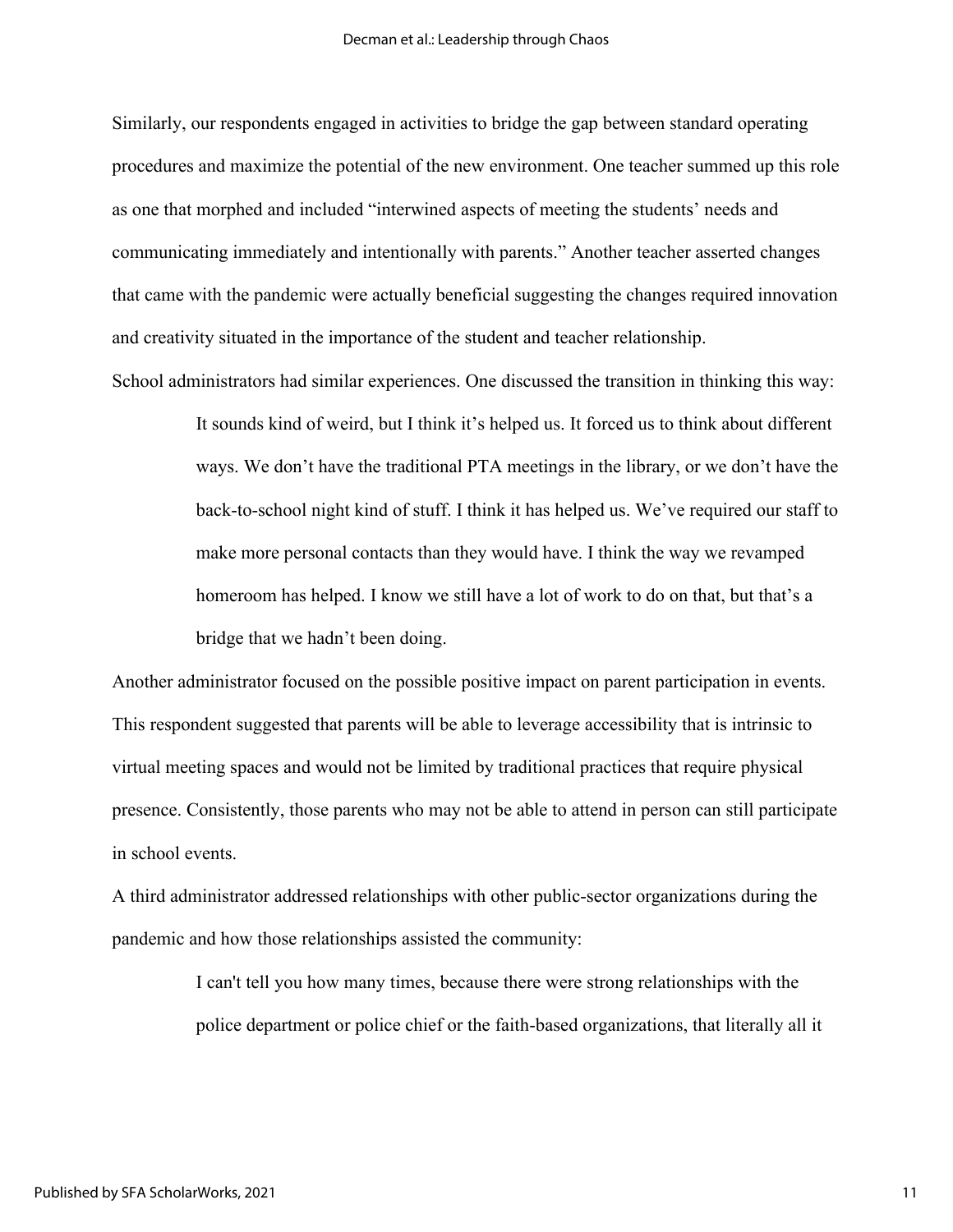took was one email to the eight or nine faith-based organizations that we hosted every year to say, "Hey, we have a family in need."

The concept of the importance of establishing and maintaining meaningful relationships with employees and stakeholders was echoed throughout the interview responses.

#### *The Dichotomous Aspect of Communication*

Effective communication in times of a pandemic is a nearly impossible task. However, in a 2020 Norwegian study, Christensen and Laegreid found that a key lesson learned from the governmental control of the virus was attributed to two things: its ability to make meaning in its communications with the public and the high level of trust Norwegian citizens have in the government. This, of course, is not the case globally.

According to Jin (2010), there is no systematic or integrated approach for understanding how various stakeholders experience facts and events during a crisis. The volume of information about the seriousness of COVID-19 impacted the affect of various publics. Zhao (2020) states a growing body of literature regarding the social construction of crisis, and a methodology needs to exist for crisis communications with specific goals. Because of this, forms of communication sent to stakeholders and the public are open to various interpretations and emotional responses. Any individual's effect on coping strategies, emotional responses, and cognitive appraisals is deemed to be highly differential. Because of this, communication experiences among the stakeholder groups that were interviewed tended to have a substantial impact either positively or negatively.

On the positive side, campus administrators tended to see the pandemic as an opportunity to improve communication. An underlying message in the administrative responses is the concept of a long-term outlook related to organizational resilience. Ortiz-de-Mandojana (2016) argues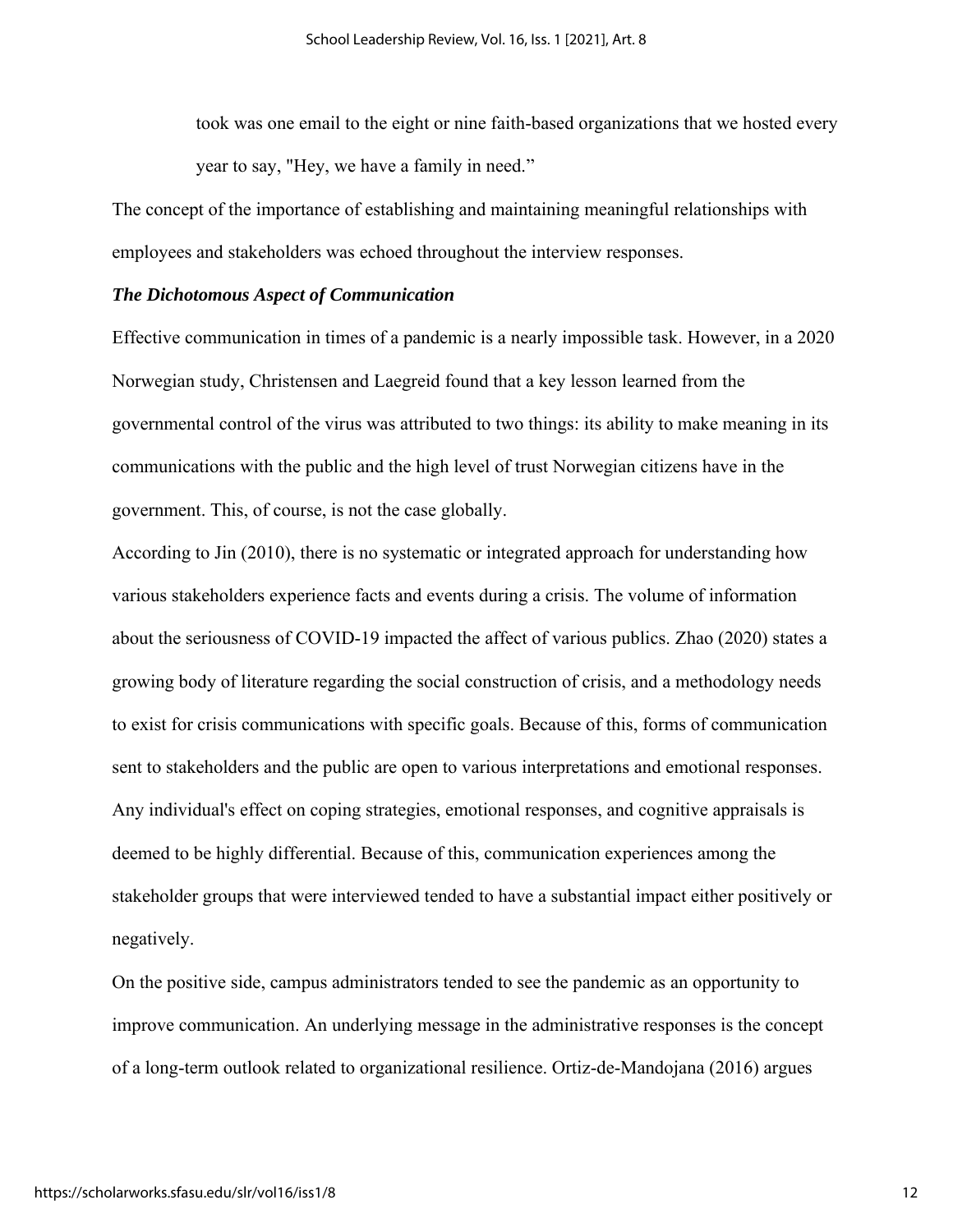that resilience is best assessed through long-term outcomes (financial volatility, sales growth, and survival rates), typically over a 15-year period. While the assessment factors do not easily translate to the public education setting, the concept that leadership needs to focus away from short-term dilemmas is worthy of consideration.

Andersson (2019), in another study, defined resilience with a similar eye toward long-term goals. His definition includes risk awareness, cooperation, agility, and improvisation, analyzed through a longitudinal qualitative case study. With that lens, administrator comments about communication deemed positive tended to mention factors such as a growth mindset, creative solutions, and rethinking tools. As an example, one of the respondents reflected on how COVID "forced" administrators to rethink educational processes with emphasis given to desired outcomes – learning. Another school leaders shared:

> COVID 19 has brought to light the importance of effective communication with the community; building positive relationships with the communication won't just happen. You must strategically plan how you will create opportunities to engage and communicate with the community- weekly newsletters, videos, dojo, Facebook, parent meetings, celebrations at the campus, etcetera.

Other comments such as "I think it's helped us. It forced us to think in different ways," and "We had to develop creative solutions – to change the way we 'do' school" provide an additional basis from which to understand this mindset. This led to feelings of optimism from some administrators. One administrator stated:

> The good news with COVID, actually I take that back I think COVID has helped in a way because we've had to figure how to communicate through so many virtual channels, and we just did a parent survey and actually most of them when I asked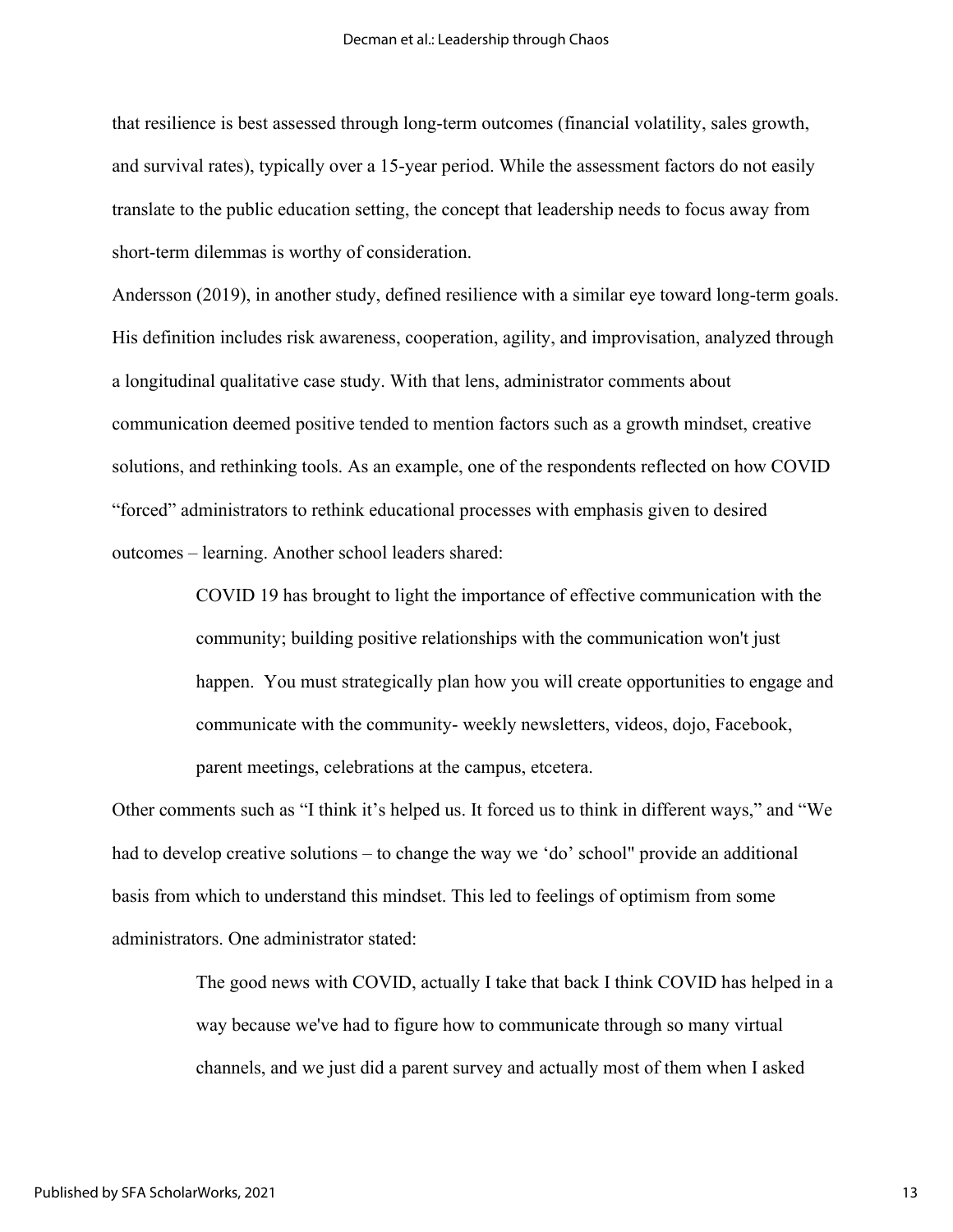them what the best way, method of communication they want emails. So we've been, when we send, for example, my weekly letter that I send to parents, it goes through a phone call, it goes through an email, it goes posted on our webpage, it gets shared out on social media, and it goes, like we do little highlights of it on … news, so there's so many methods for parents to look at. So that's been cool because like our … news has been like a community thing trying to bring it together.

Teachers also focused on communication as an important outcome from the pandemic. Many felt that the impact was something that could be defined as a positive. One teacher reflected on how anxiety about goings on at the school increased their attention to what was communicated and how frequently communication occurred. This respondent noted that communication was actually a way to lessen anxiety.

Parents also had powerful feelings about communication that were both positive and negative. Some felt strongly that the pandemic added to the quality of communication between school and home. One parent called COVID-19 a positive "game-changer for communication" and noted that they received more communication from their child's teachers than in any previous academic year. She expanded on this by asserting the communication actually contributed to what felt like "natural" relationship building with individuals at the school.

This certainly was not everyone's experience. Another parent saw communication from the school differently by highlighting volume and repetition. This parent shared that "Teachers are sending so many emails and messages, it gets to be frustrating, because I get a repetition of the same information. It feels like they don't communicate within themselves and bombard parents with too many emails."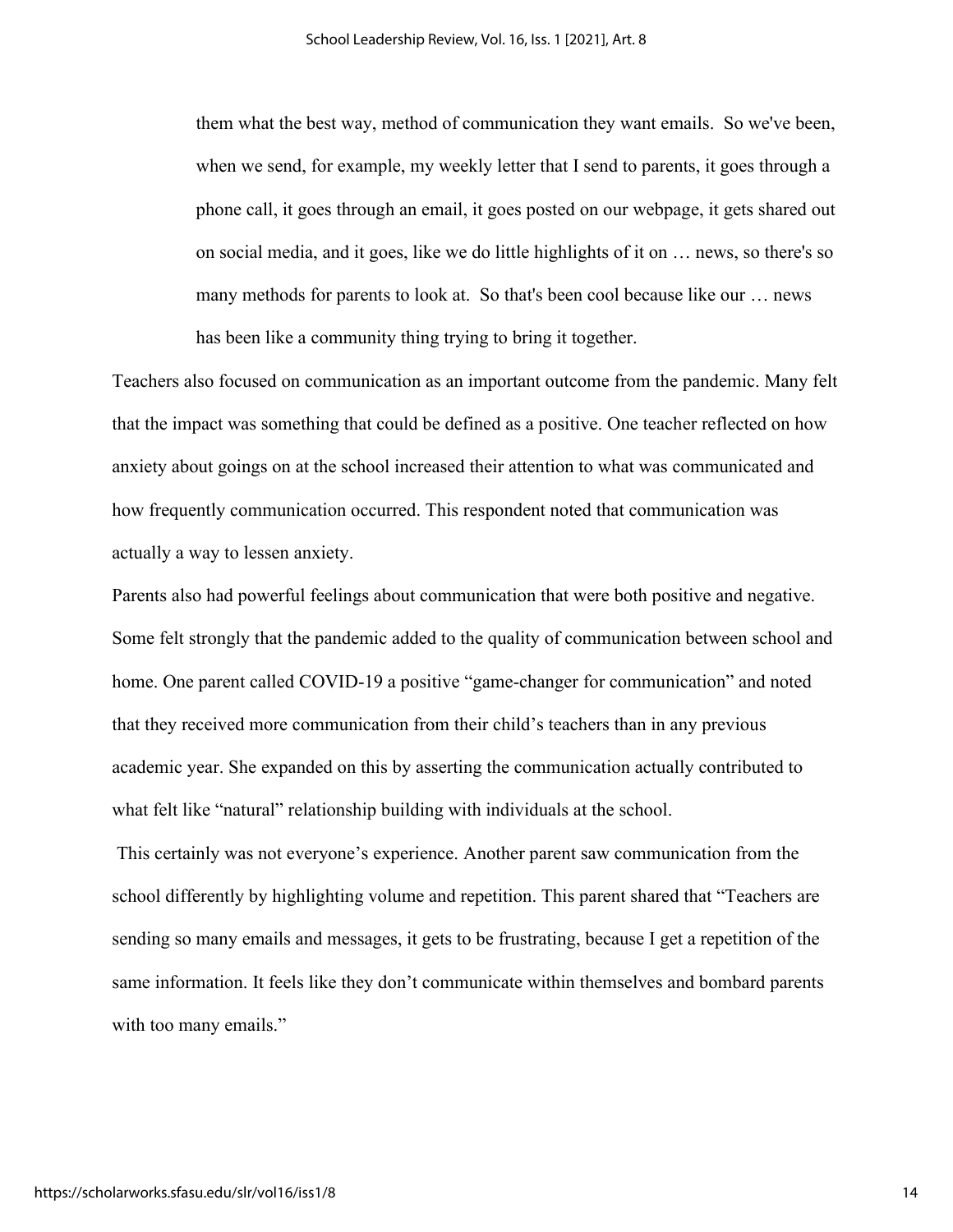Still, other parents saw communication as an area in which school personnel needed to improve. For example, one parent lamented the concept of not having "class time" to interact with the teachers and be relegated to utilizing emails, phone calls, and text messages to exchange information. "I feel like there is no communication. Before I was able to ask the teacher at pick up how my kid did that day. Now there is none of that because of the online format." Another parent saw communication as impeding the learning process:

Suppose my child has a question about an assignment. In that case, they either have to email the teacher for help and wait for a response or wait until tutorial time to help move forward with an assignment, raising the student's stress and anxiety. It wastes valuable learning time being "stuck."

Regardless of source, respondents felt strongly about the importance of effective communication through the weeks and months of the pandemic.

# *A Mindset that Utilizes New Tools*

As stated above, organizational resilience refers to the ability of an organization to respond productively to change and create opportunities out of disruptive challenges (Witmer, 2016). In a 2021 publication, Pew Research indicates that one possible positive outcome of the pandemic is that the quality of workplaces, health care, and social activity (including education) will improve due to technological enhancements. This concept helps couch the third emergent theme from the interviews: the improvisational mindset of utilizing technology to facilitate the teaching-learning process.

Across the interviews, stakeholders discussed various technology and communication tools and how those tools augmented communication, generally positively. Most prevalent was the concept of virtual meetings taking the place of face-to-face interactions. Several parents alluded to the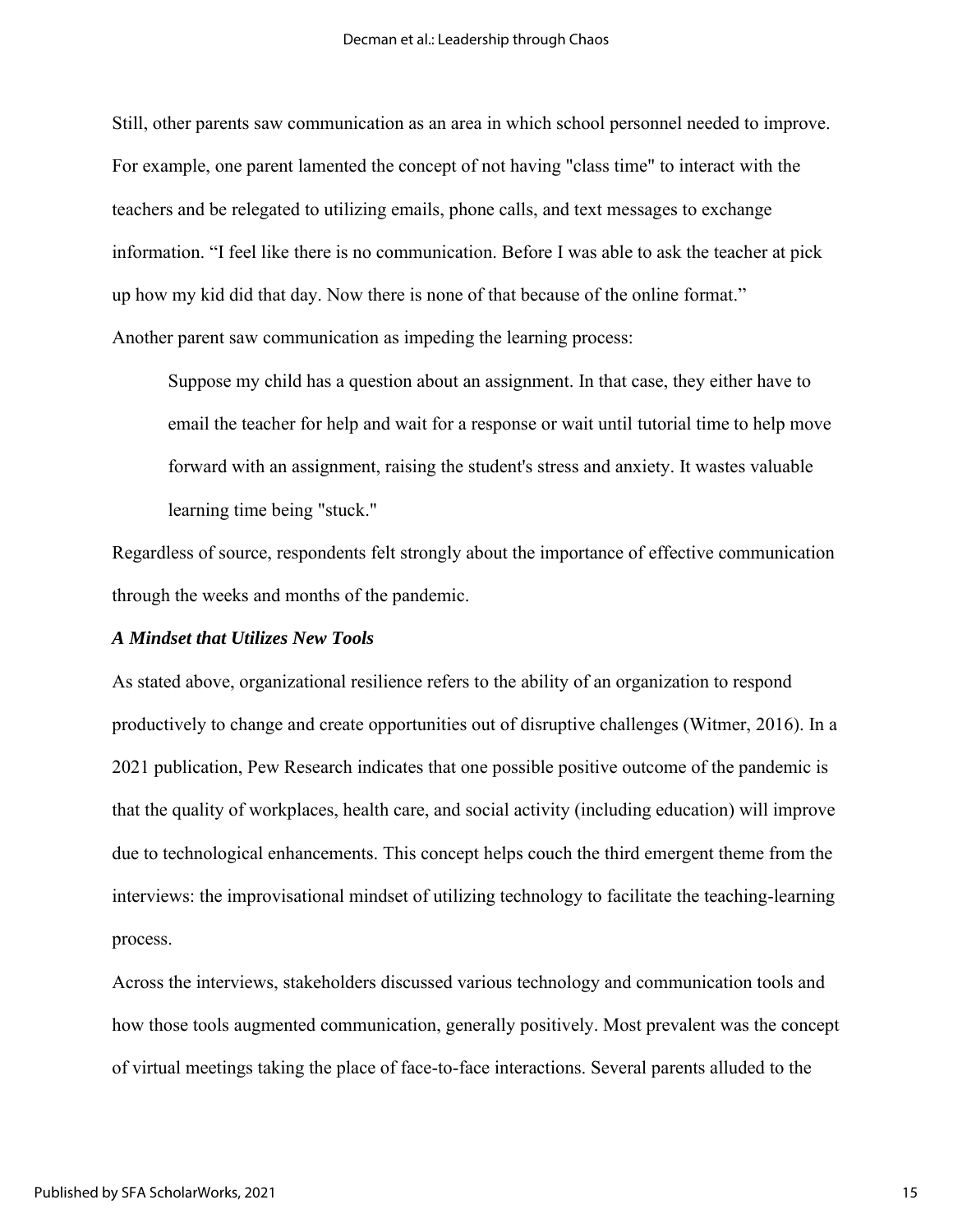ease of the virtual platform. For example, one parent shared that "we still talk via email with teachers and we had the virtual home visit. It did not change significantly. Instead of in-person meeting, we do virtual home visits now." Administrators discussed the transition to technology to enhance communication. One principal remarked that "oddly, Zoom can lead to more personal communication. It seems that there is less distance between us." Another commented that the pandemic did not so much change communication generally; rather, it impacted the vehicle for communication.

Some parents were very open about the utilization of technology and the integration of the technology in the teaching and learning process. For example:

His teacher messages us through the mobile app with assignments due and what our children should be learning right now. The support we are getting from the district is excellent. They have taken care of the whole situation. Our students were issued an iPad when they have paper lessons. There is a contactless drive-through and the teacher offers drop-offs.

Other parents were less enthusiastic:

With our daughter, it has been a bit of a nightmare. There are so many apps and screens and toggles she has to make. It would be so helpful if the school would consolidate things and make it easier to navigate.

The latter comment was found in sentiments shared by a number of parents. Specifically, those parents highlighted struggles with the navigation of new tools and new technology. In the same way that teachers' roles became more complex, parents also found the need to play new roles including but not limited to the role of an IT expert.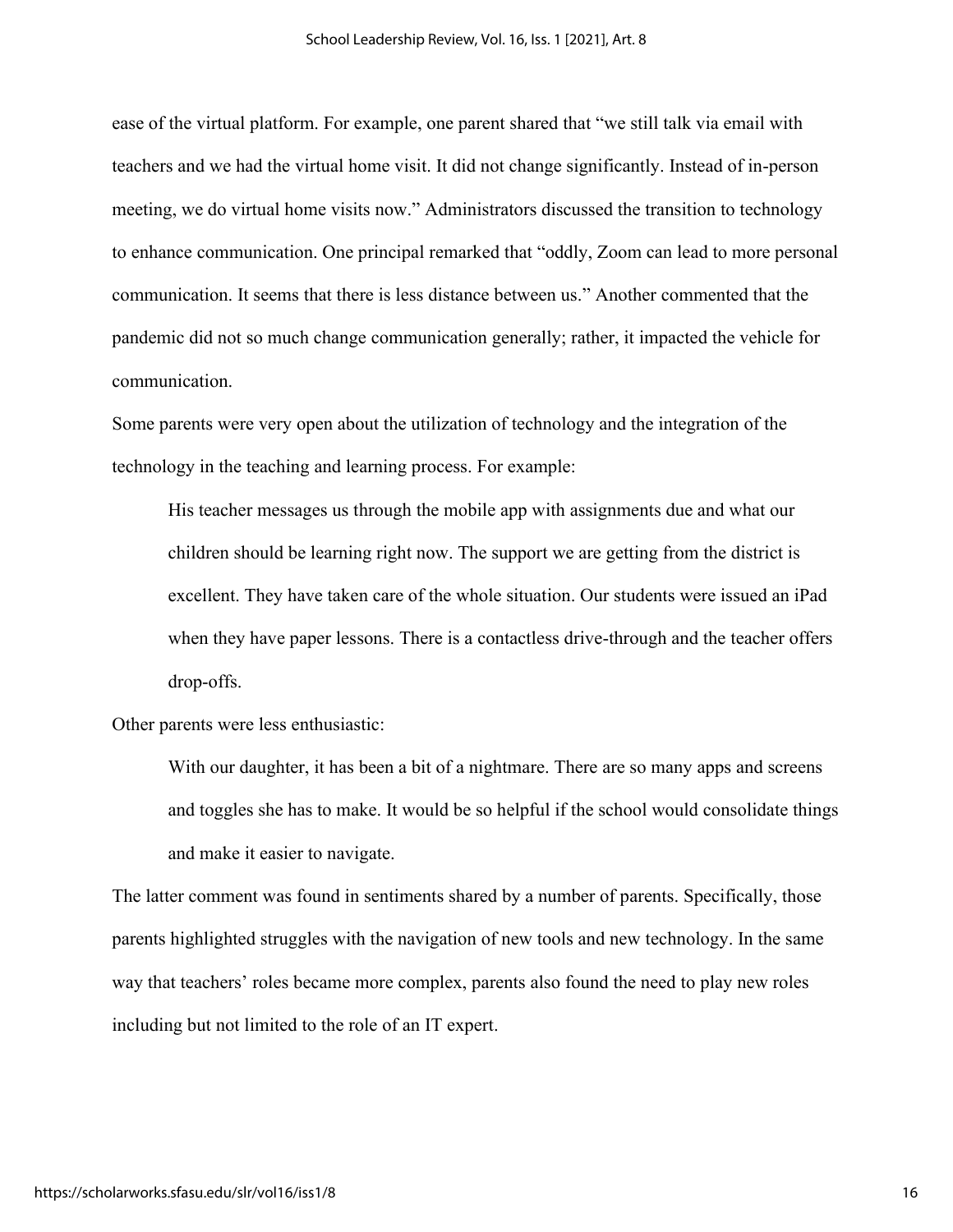The need to communication through technology at all times sometimes left parents feeling trapped by the technology or the lack of feedback from teachers through the technology. One parent characterized this feeling by sharing "It has become hard to communicate with some teachers because they never answer their phone or return your email. This COVID-19 has been frustrating me as a parent in communicating with my daughter's teachers."

Reinforcing this idea, another parent lamented the challenges of using a virtual meeting space to communicate with teachers.

This type of frustration led to thoughts about how parents might be better prepared for continued integration of technology:

I think there should have been several "How to" videos for parents and students on Canvas. This remote learning system is all new to parents, and we could have used more help on how to help our students. I say this because teachers use different approaches in Canvas. Some use modules, some use pages, some just use the calendar. All this makes it difficult for parents.

# **Discussion**

There is little doubt that the impact of the pandemic on public schools will last for many more years. Expectations about the definition of teaching and learning, assessment, and the integration of technology, as well as the culture of the public school are topics that have received attention in public and educational circles. The three emergent themes from the interview responses in this study provide cultural building blocks for leaders to consider when guiding and directing the activities, values, and goals of their schools. Andersson (2019) discusses the notions of power distribution and normative control as key factors in creating a sense of preparedness for unexpected events. The caveat in this discussion is the alignment of the distribution and control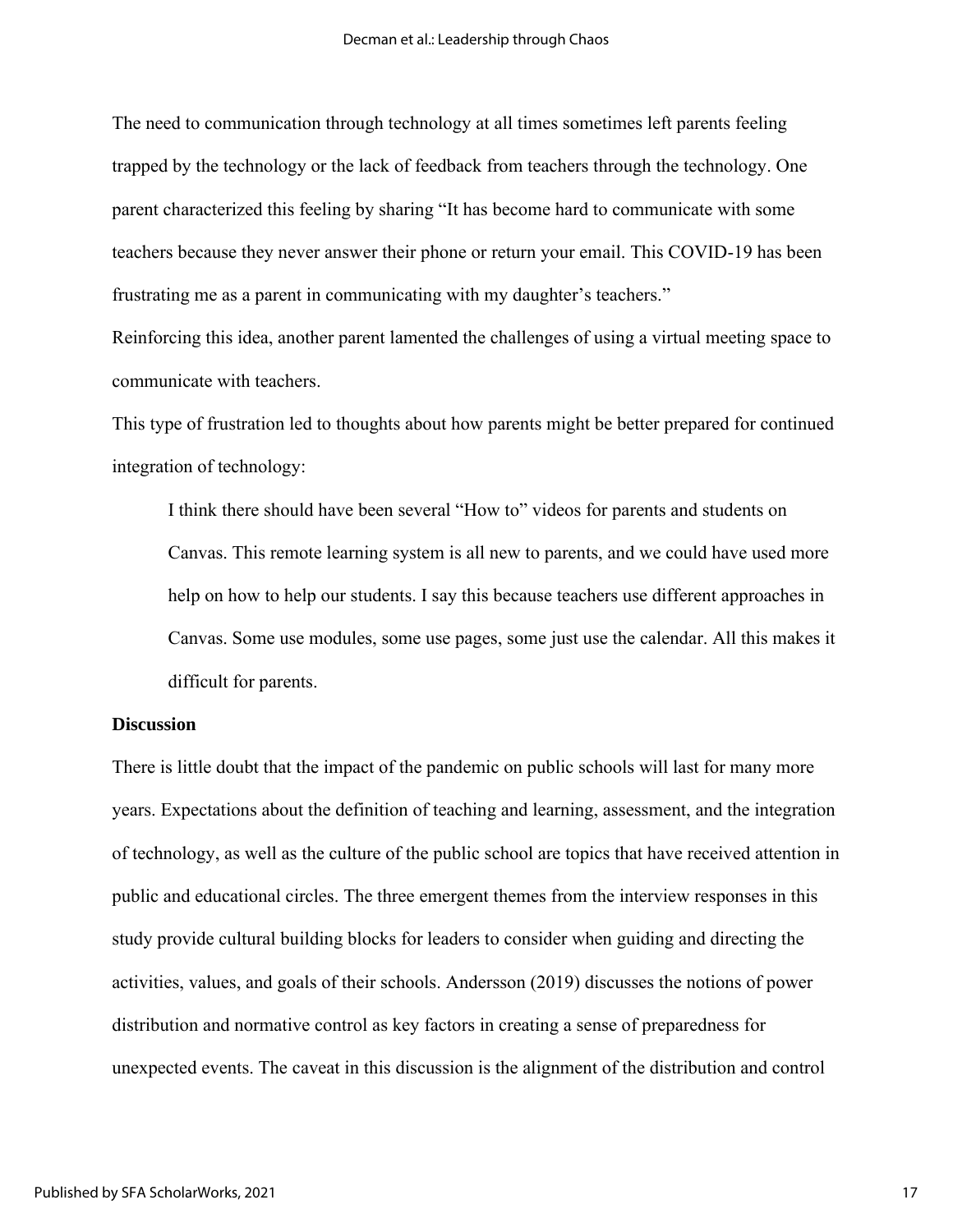to organizational goals. When considering a changing definition of relationship between school and community and the proliferation of technological tools to redefine communication, school leaders are wise to focus on these key cultural descriptors, especially in light of the vulnerability of public institutions to chaotic events.

Teo (2017) addresses leadership tasks in the formation of networks that become resources that aid in organizational resilience. These networks are inherently relationship-oriented and therefore serve as social, emotional, and cognitive resources for those in the organization. It is clear in the interview responses that certain organizations communicated better, engaged with their stakeholders more effectively, and had more successful outcomes than others. In many ways, these outcomes can be attributed to the leaders' approaches to the three emergent themes. This can be summed up by one principal's response:

I've had a lot of one-on-one conversations with parents who I've never spoken to before. Also, during the quarantine period I put my email out a lot (and continue to do so) and parents are starting to utilize their access to me more and more via email for all kinds of reasons. It is a lot to keep up with - but I relish the opportunity for the parents to come directly to me with their concerns.

To couch these themes in existing research, Witmer and Mellinger (2016) utilized the framework of resilience to identify six themes that equipped private sector organizations to successfully adapt to the chaos or conflict that accompanied funding changes. Those themes included: commitment to the mission, improvisation, community reciprocity, servant and transformational leadership, hope and optimism, and fiscal transparency. In several ways, the emergent themes from this research align well with the Witmer and Mellinger framework of resilience.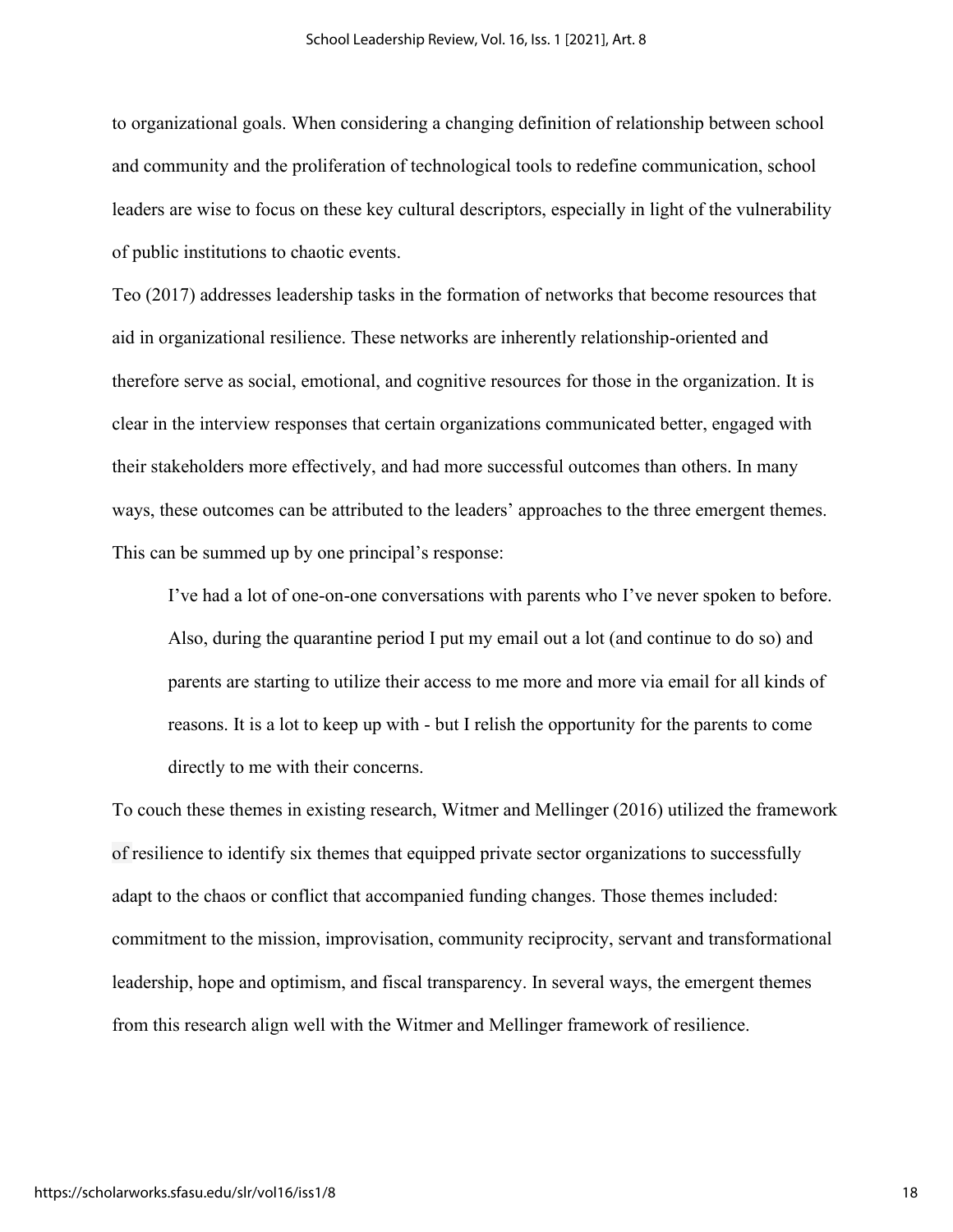An important aspect of the three themes is that they have an intertwined nature, especially in our current technologically savvy environment. Utilizing the new technologies to effectively communicate with parents and other stakeholders, school leaders, teachers, and other personnel both move the larger organization toward common goals and establish and maintain relationships that are vital to a healthy culture. In this way, schools become more resilient through daily practices rather than a systematic approach to adaptation. Witmer (2016) advocates for utilizing resilience as an embedded process in leadership, and not an outcome of external events. When this happens, schools have the capacity to respond seamlessly to external events and remain focused on achieving organizational goals. In many ways, a focus on resiliency in leadership practices may be the conduit through which schools engage in continuous growth, assessing the effectiveness of practices and the impact of those practices on goals. One principal summed up the pandemic experience with this suggestion:

We've learned that some of our new ways are better than the old ways, and they need to remain. We've also realized what is most important and what is fluff. We've never had to deal with many of these circumstances, so the stress and the work demand are a lot. But the outcomes have alleviated a lot of work in other areas, so there is a bit of a balance.

## **Recommendations**

The depth, breadth, and nature of crises experienced navigating COVID-19 are certainly unique. The need for school leaders to prepare for crisis while sustaining and building relationships at a diverse variety of community intersections is not. Findings from this study contribute to a better understanding of both our recent disruptive and chaotic experiences with COVID and support efforts to build resiliency needed for future events that challenge our work as educators.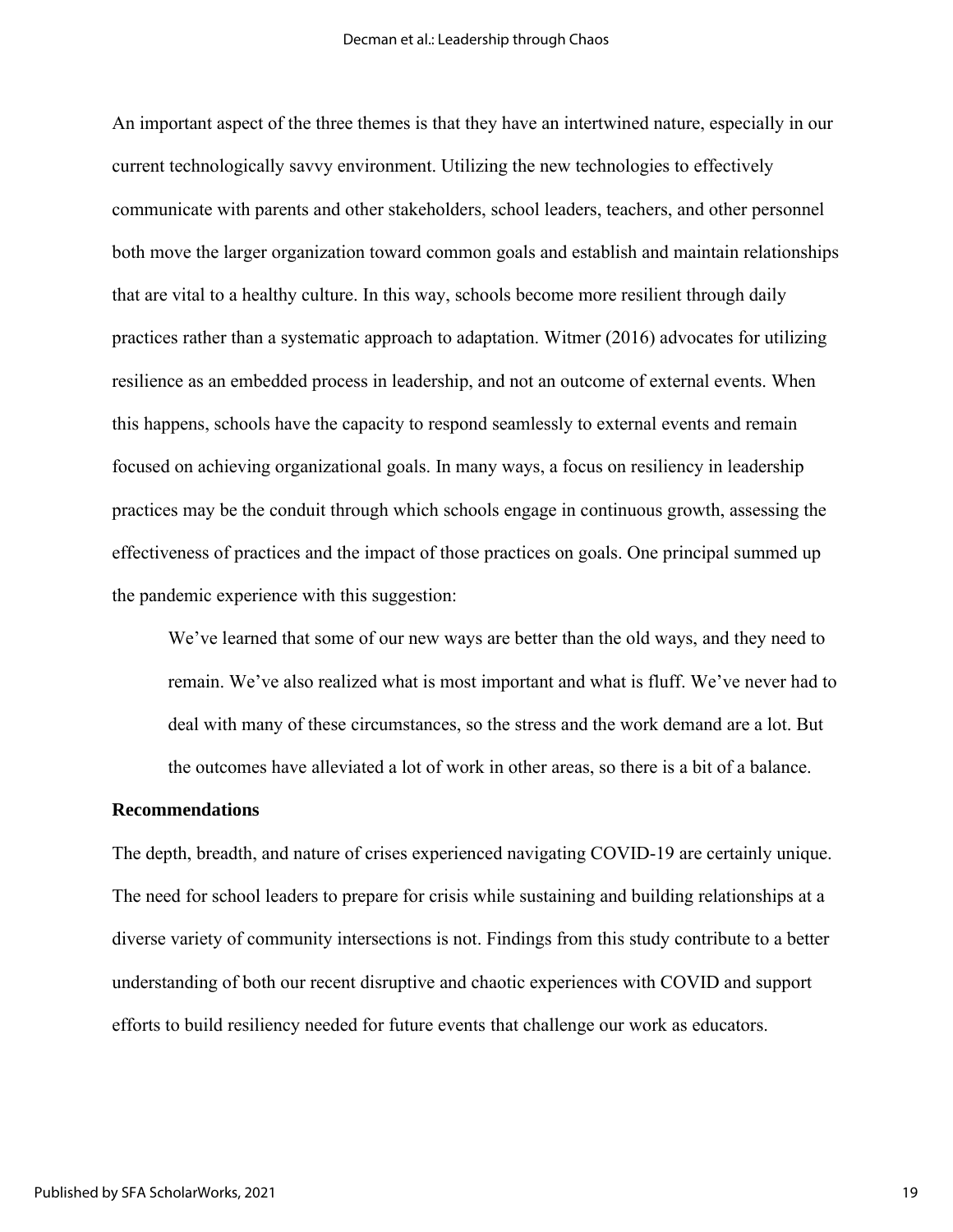For both practitioners and preparation programs, an emphasis on the identification and daily practice of activities that are tied to organizational resiliency is warranted. For practitioners, the emergent themes provide a lens through which one can view administrative decision-making and practice. Effective two-way communication that meets both school and stakeholder needs plays a major role in establishing and maintaining meaningful professional relationships. Moreover, a culture that values and properly utilizes the positive aspects of modern technology (e.g.virtual meetings, open two-way communication, etc.) functions to invite and give ownership to many stakeholders.

For those in leadership preparation, there are similar takeaways. The extent to which candidates are not only aware of, but expert in utilizing various methods establishing and maintaining effective communication with stakeholders is related to the health of the culture that the candidate will lead. Learning activities designed to engage candidates in effectively utilizing new technologies through leadership tasks are essential to prepare candidates for the very real expectations that await them in our public schools.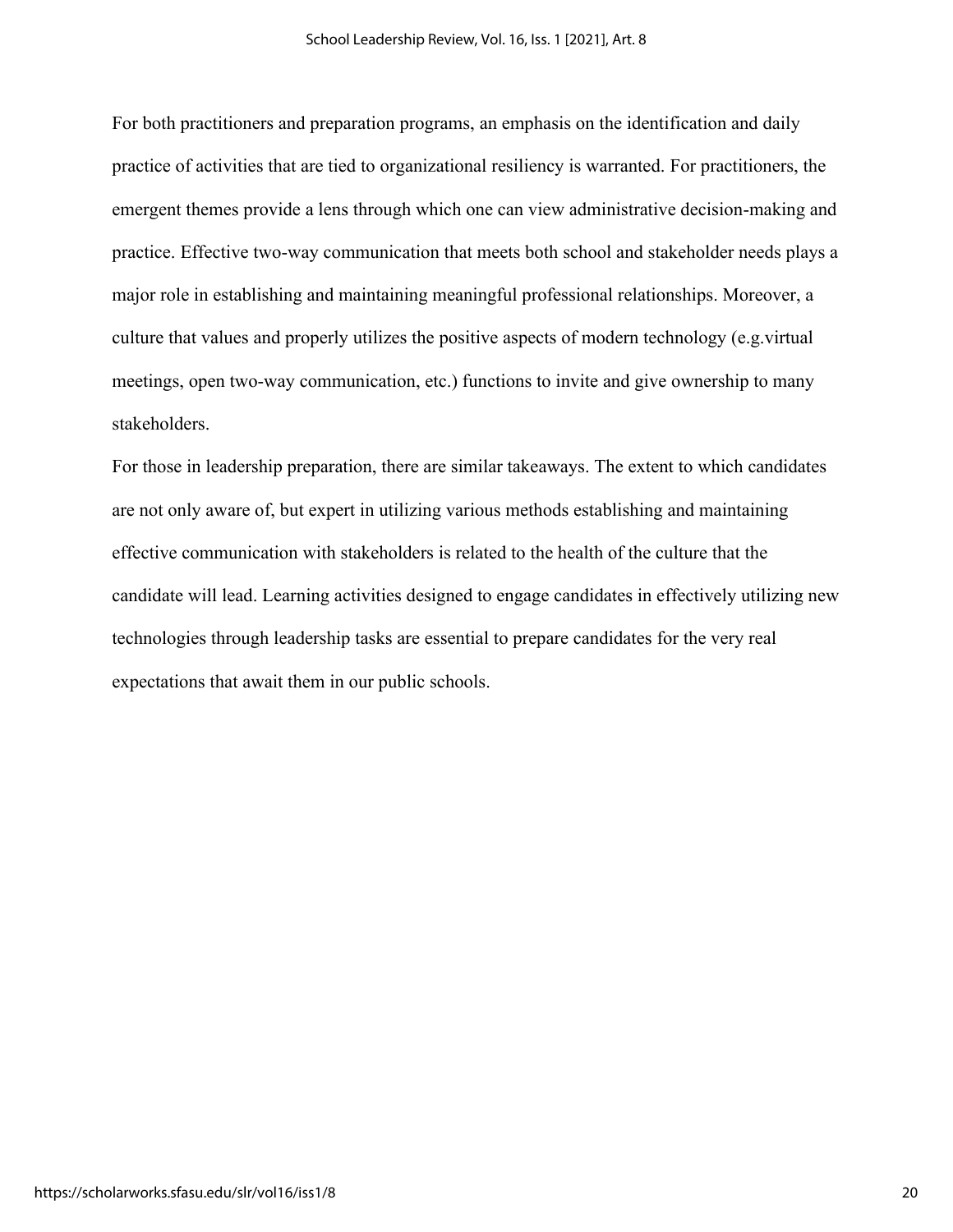# **Sources Cited:**

- Andersson, C. (2019). Building traits for organizational resilience through balancing organizational structures. *Scandinavian Journal of Management*, *35*(1), 36–45[.](https://doi.org/10.1016/j.scaman.2019.01.001) <https://doi.org/10.1016/j.scaman.2019.01.001>
- Berg, B. (2009). Qualitative research methods for the social sciences. Boston: Allyn & Bacon, pp.101-157.
- Boeije, H. A purposeful approach to the constant comparative method in the analysis of qualitative interviews. Quality & Quantity 36, 391–409 (2002). https://doi.org/10.1023/A:1020909529486
- Bogdan, R. C., & Biklen, S. K. (2003). Qualitative research of education: An introductive to theories and methods (4th ed.). Boston: Allyn and Bacon.
- Cheng, Y., Yu, J., Shen, Y., & Huang, B. (2020). Coproducing responses to COVID‐19 with community‐based organizations: Lessons from Zhejiang province, China. *Public Administration Review*, *80*(5), 866–873.<https://doi.org/10.1111/puar.13244>
- Christensen, T., & Lægreid, P. (2020). The coronavirus crisis—crisis communication, meaningmaking, and reputation management. *International public management journal*.
- Clément V,. & Rivera J. (2017). From Adaptation to Transformation: An Extended Research Agenda for Organizational Resilience to Adversity in the Natural Environment. *Organization & Environment*, 30(4): 346-365. doi[:10.1177/1086026616658333](https://doi.org/10.1177/1086026616658333)
- Cotta, D., & Salvador, F. (2020). Exploring the antecedents of organizational resilience practices: – A transactive memory systems approach. *International Journal of Operations & Production Management*, *40*(9), 1531–1559.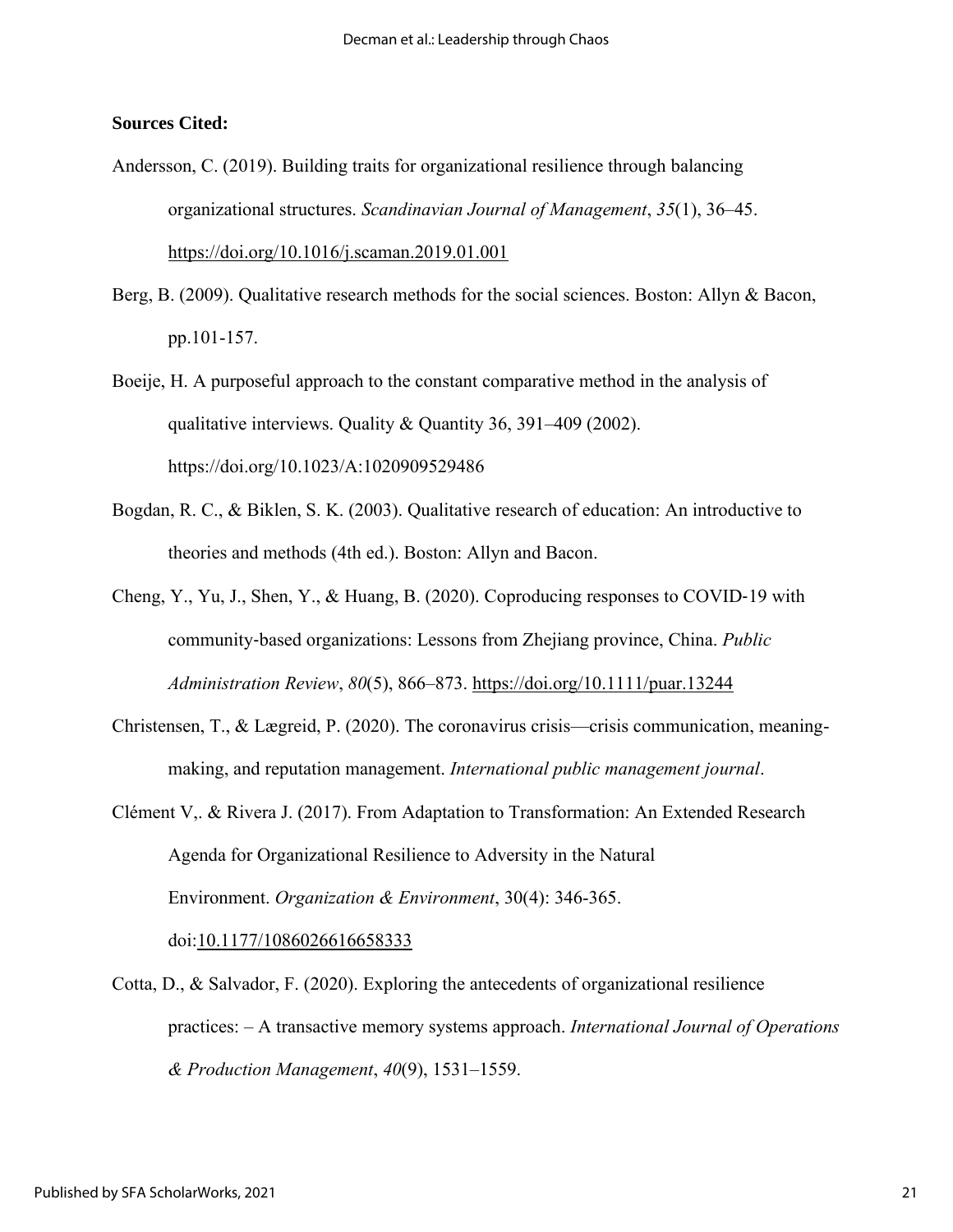- Creswell, J. W. (2005). Educational research: Planning, conducting, and evaluating quantitative and qualitative research. Upper Saddle River, New Jersey: Pearson Education, Inc.
- Duchek, S., Raetze, S., & Scheuch, I. (2020). The role of diversity in organizational resilience: a theoretical framework. *Business Research (Göttingen)*, *13*(2), 387–423.

<https://doi.org/10.1007/s40685-019-0084-8>

Farnsworth, M. (2016). Self-study in emotion work: Organizing chaos by negotiating private and public grief. *Studying Teacher Education*, *12*(2), 222–239.

<https://doi.org/10.1080/17425964.2016.1192032>

- Glesne, C., & Peshkin. (1992). Becoming qualitative researchers: An introduction. White Plains, NY: Longman.
- Guest, G., MacQueen, K. M., Namey, E. E. (2011). Applied thematic analysis. Thousand Oaks, CA: Sage.
- Hoy, W. K. and Miskel, C. G. (2013). *Educational administration. Theory, research, and practice, 9th.* New York, NY: McGraw-Hill.
- Jin, Y. (2010). Making sense sensibly in crisis communication: How publics' crisis appraisals influence their negative emotions, coping strategy preferences, and crisis response acceptance. *Communication Research*, *37*(4), 522–552. https://doi.org/10.1177/0093650210368256

Kim, L., & Asbury, K. (2020). "Like a rug had been pulled from under you": The impact of COVID‐19 on teachers in England during the first six weeks of the UK lockdown. *British Journal of Educational Psychology*, *90*(4), 1062–1083. <https://doi.org/10.1111/bjep.12381>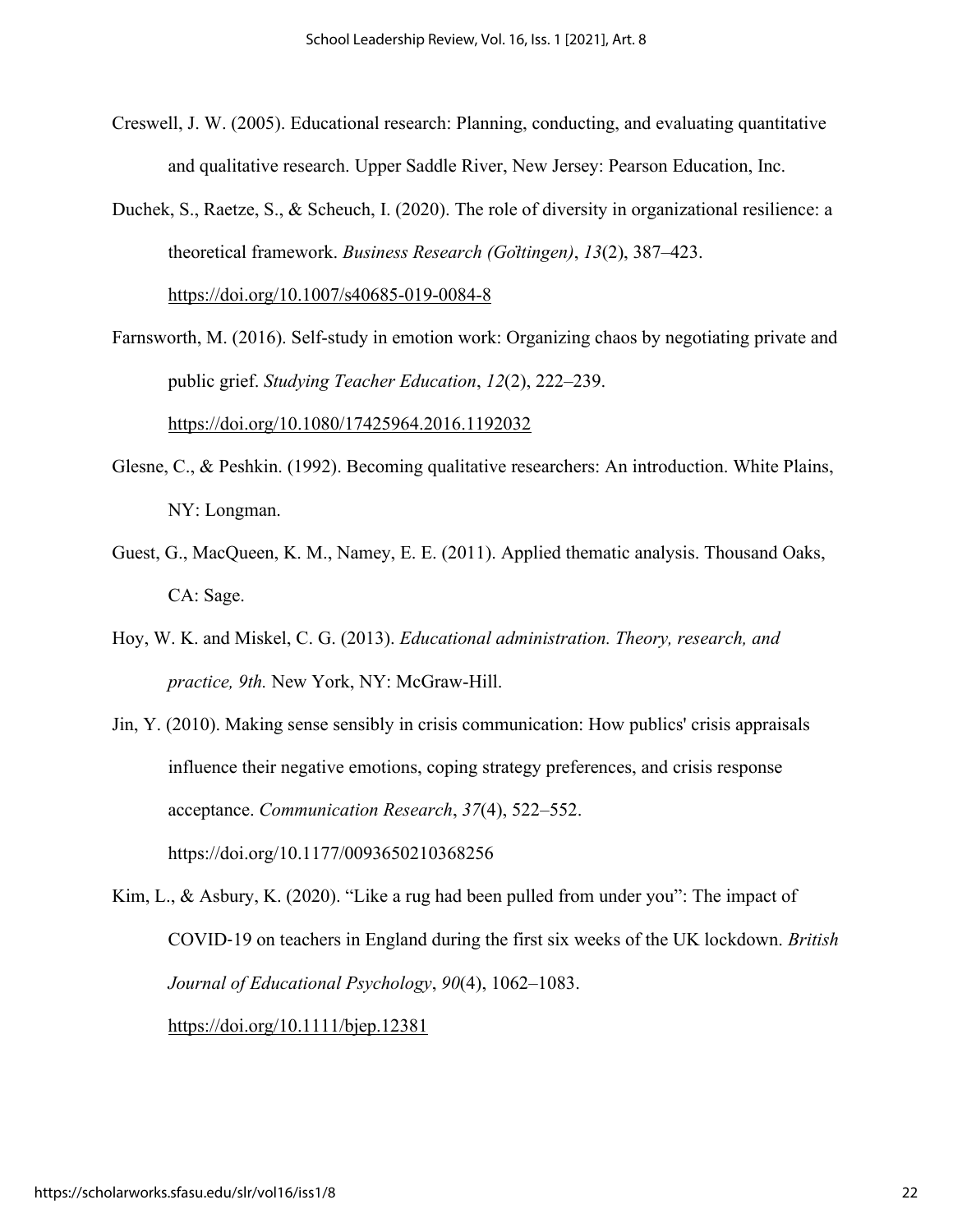- King, N. (2004). Using templates in the thematic analysis of text. In Cassell, C., Symon, G. (Eds.), Essential guide to qualitative methods in organizational research (pp. 257–270). London, UK: Sage.
- Margolis, J. (2020). The semiformality of teacher leadership on the edge of chaos. *Harvard Educational Review*, *90*(3), 397–519.
- Maxwell, J. A. (1996). Qualitative research design: An interactive approach. Thousand Oaks, CA: Sage Publications.
- Morgan, D. L. (1997). *Focus groups as qualitative research* (2nd ed.). Sage Publications, Inc. https://doi.org/10.4135/9781412984287
- Ortiz‐de‐Mandojana, B. (2016). The long‐term benefits of organizational resilience through sustainable business practices. *Strategic Management Journal*, *37*(8), 1615–1631[.](https://doi.org/10.1002/smj.2410) <https://doi.org/10.1002/smj.2410>
- Paraskevas, A. (2006). Crisis management or crisis response system?: A complexity science approach to organizational crises. *Management Decision*, *44*(7), 892–907. <https://doi.org/10.1108/00251740610680587>
- Patton, M. (2002) Qualitative research and evaluation methods, 3rd ed. Thousand Oaks, CA: Sage.
- Pew Research Center. (February 18, 2021). Experts say the 'new normal' in 2025 will be far more tech-driven, presenting more big challenges. Pdf downloaded from: [https://www.pewresearch.org/internet/2021/02/18/experts-say-the-new-normal-in-2025](https://www.pewresearch.org/internet/2021/02/18/experts-say-the-new-normal-in-2025-will-be-far-more-tech-driven-presenting-more-big-challenges/) [will-be-far-more-tech-driven-presenting-more-big-challenges/](https://www.pewresearch.org/internet/2021/02/18/experts-say-the-new-normal-in-2025-will-be-far-more-tech-driven-presenting-more-big-challenges/)
- Scott, W. R. (1987). The adolescence of institutional theory. *Administrative Science Quarterly, 32,* 493-511.